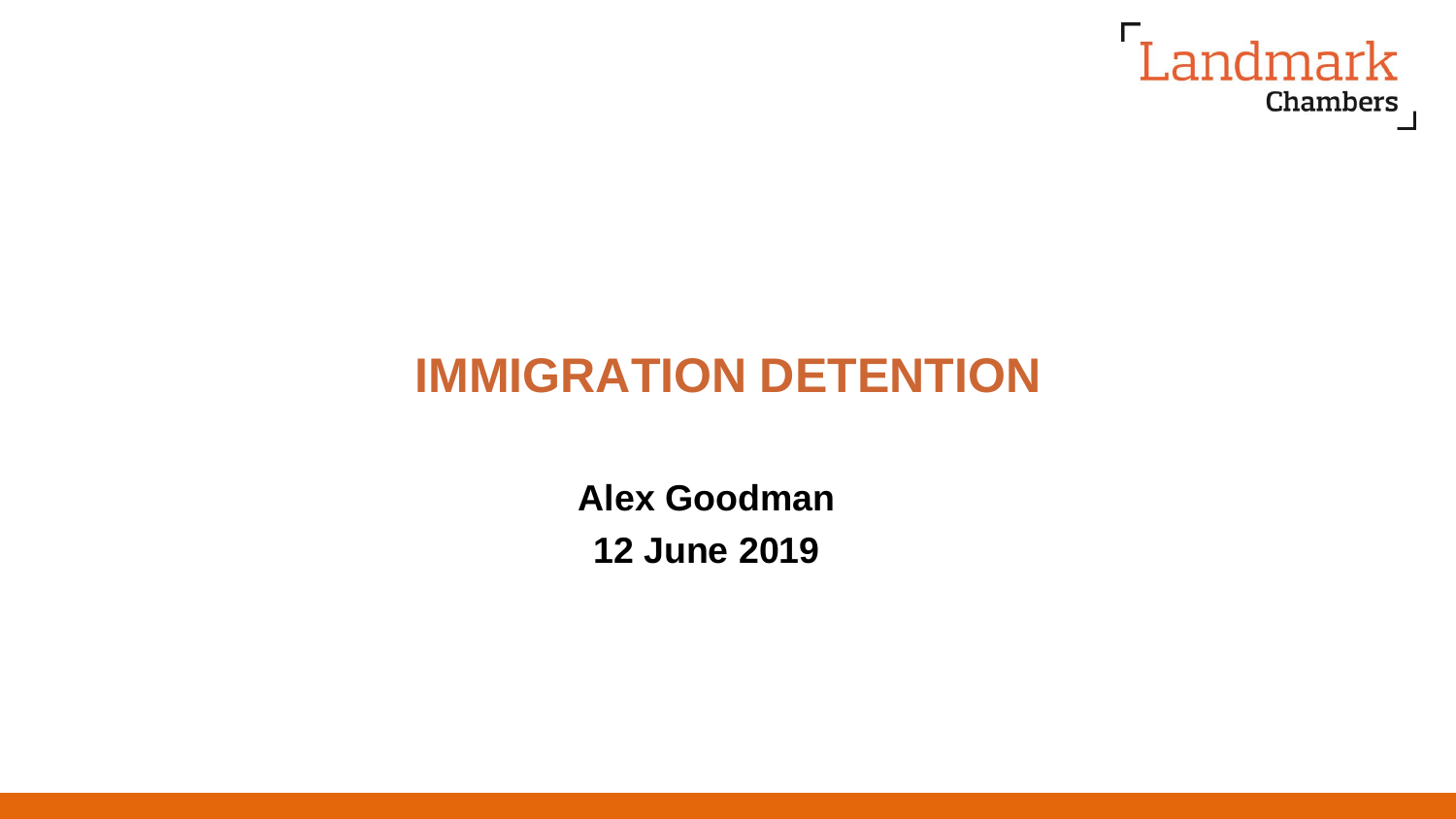## *Bail in the Tribunal*

- andmark Chambers
- Tribunal may grant bail to a person who is detained under immigration powers listed in paragraph 1(1) to Schedule 10 to the Immigration Act 2016: see paragraph 1(3).
- In the case of those detained under para 16 to schedule 2 to the Immigration Act 1971 this is limited to a power from day 9 after a person arrived in the UK (see paragraph 3(3) to schedule 10)
- May not grant bail where there are removal directions set within 14 days without SS consent (para 3(4) Schedule 10)
- Must dismiss an application within 28 days of previous application absent a material change of circumstances (paragraph 12(2) to Schedule 10).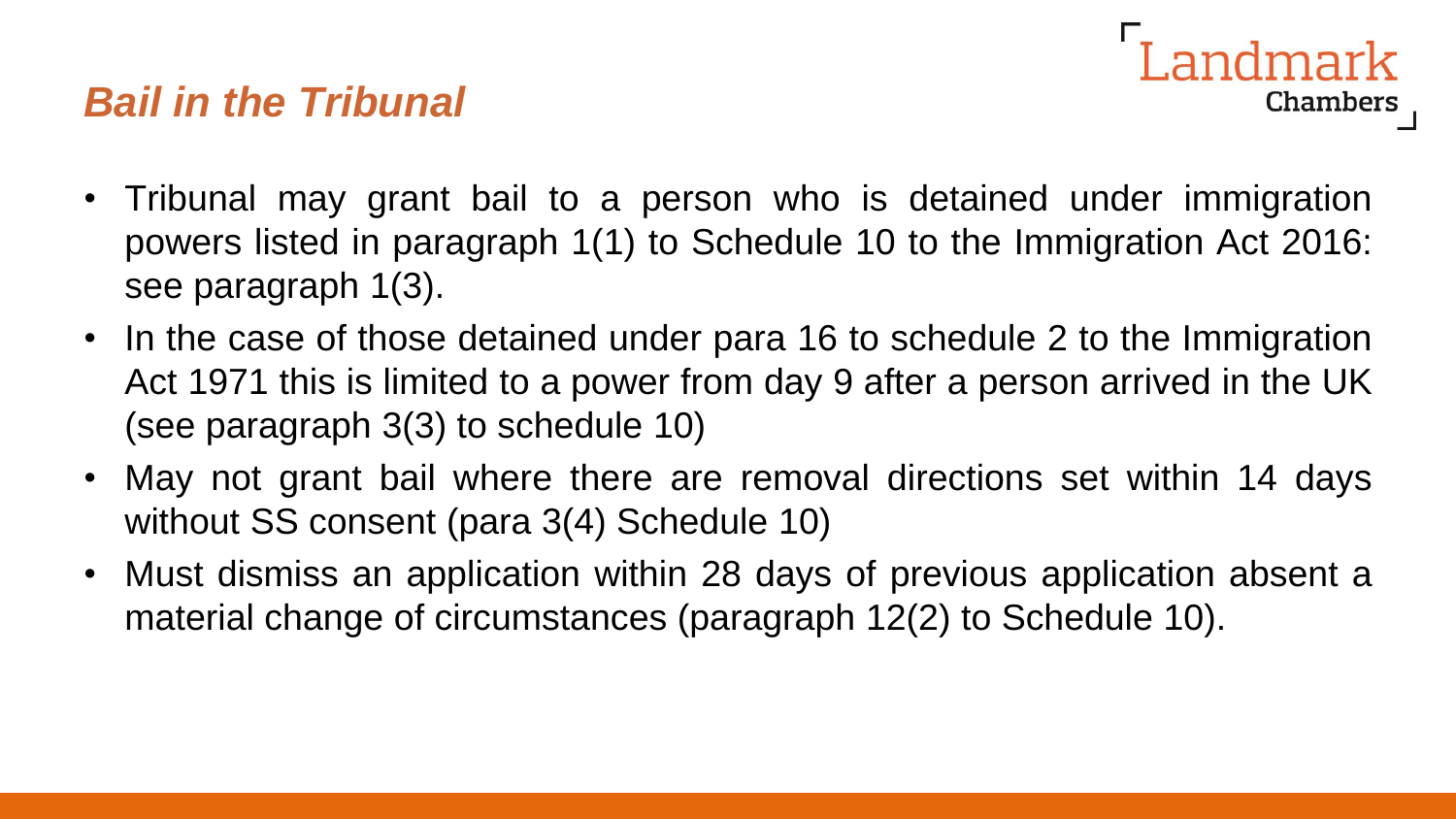## *Bail in the Tribunal*



- Tribunal Procedure (First-tier Tribunal) (Immigration and Asylum Chamber) Rules 2014/2604, as amended, Rules 37-43
- Rule 39:

» bail application must be heard as soon as practicable; » 28 day rule

- Rule 40- SS must serve bail summary by 2pm the day before
	- Rule 41 and 42: provision as to what must be stated on grant of bail
	- Rule 41A: The Tribunal may direct that the SS has the power to amend or remove bail conditions
	- Rule 43: Requires the person having custody to release the bail party upon being provided with a notice of a decision to grant bail.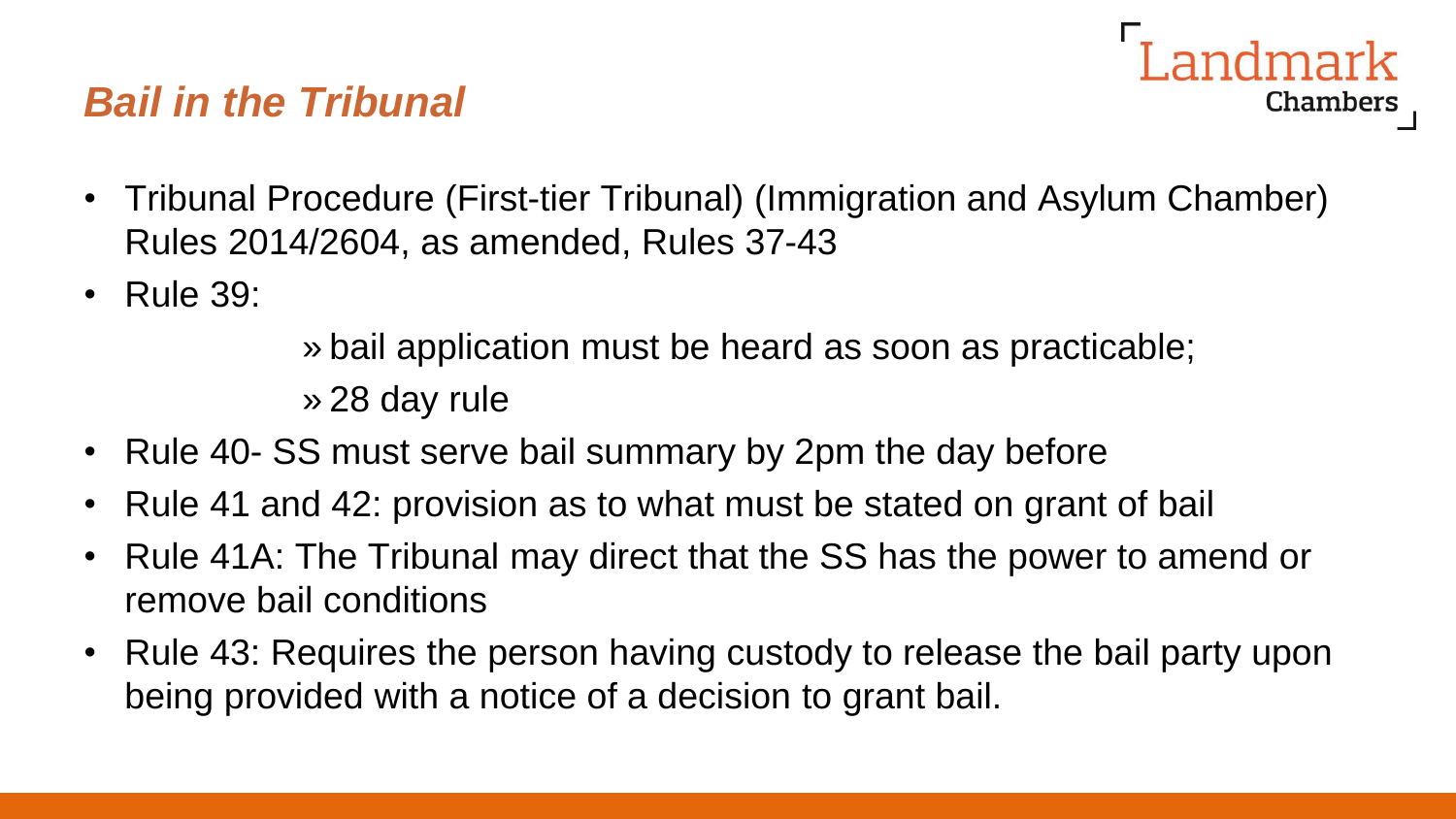#### **Guidance**



- *Guidance on Immigration Bail for Judges of the First-tier Tribunal*  (Immigration and Asylum Chamber) (Presidential Guidance Note No 1 of 2018) ('FTT Guidance')
- *Immigration Bail* (Version 4.0, 6 April 2019)
- *First-tier Tribunal Bail: Guidance for Home Office Staff 13 February 2019*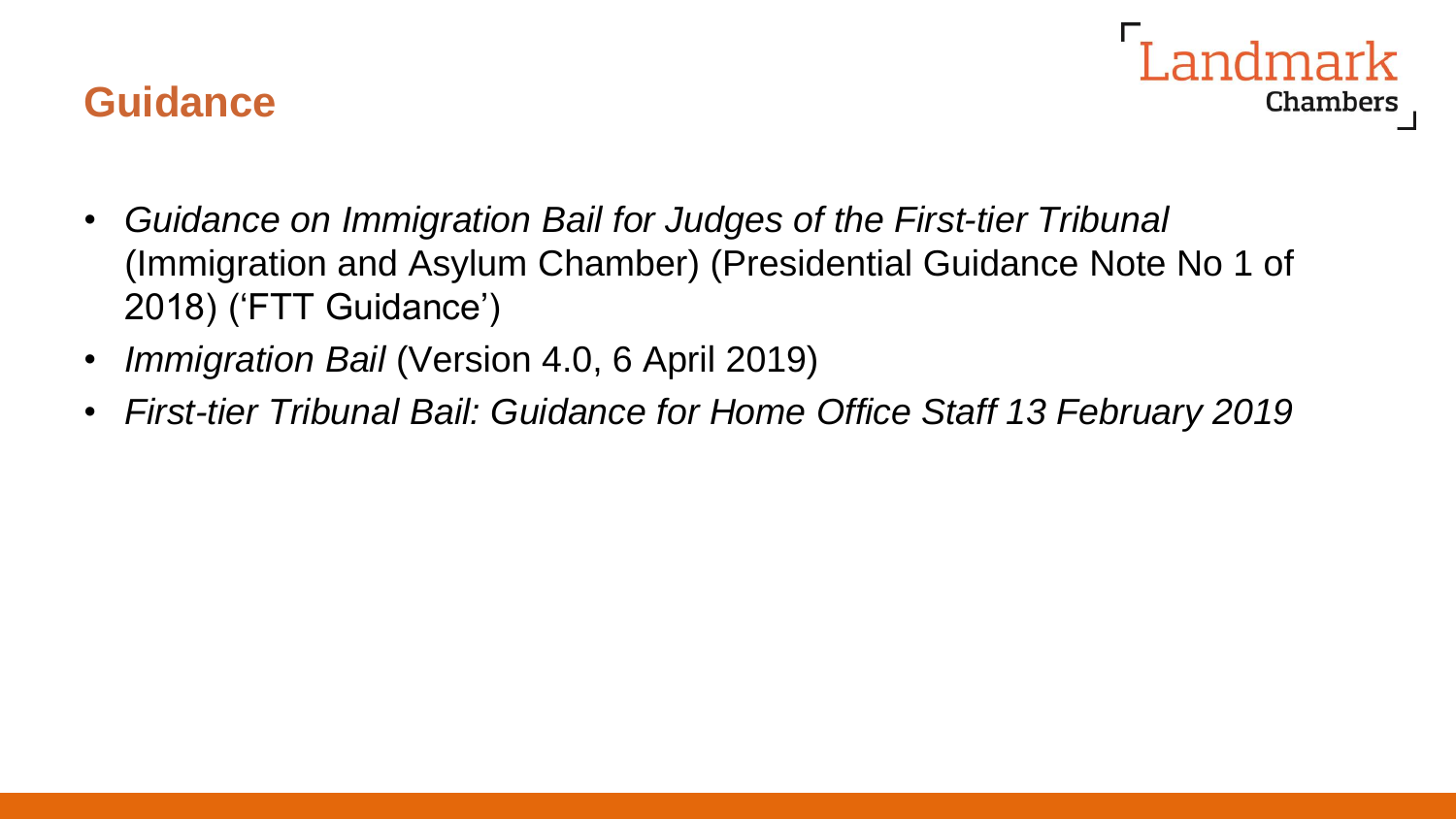## **4 Groups of Detention Power**

• Paragraph 16(2) to schedule 2 to the Immigration Act 1971 provides for a power to detain a person for removal- relates to paragraphs 8-10)

Landmark

- (Paragraphs 8 and 9 to schedule 2 to the Immigration Act 1971 make (somewhat complicated) provision for the giving of directions to the captain of a ship or aircraft for removal of an illegal entrant where that person is not given leave to enter or remain. Paragraph 10(2) of schedule 2 to the Immigration Act 1971 read in combination with these provisions provides that the Secretary of State may make directions for the removal of an illegal entrant subject to the Secretary of State's own arrangements and defraying the cost himself.)
- Schedule 3, paragraph 2 provides powers to detain pending deportation.
- Section 62 of the Nationality, Immigration and Asylum Act 2002 provides for detention of persons liable to examination or removal,
- Section 36(1) of the UK Borders Act (detention pending 'automatic' deportation)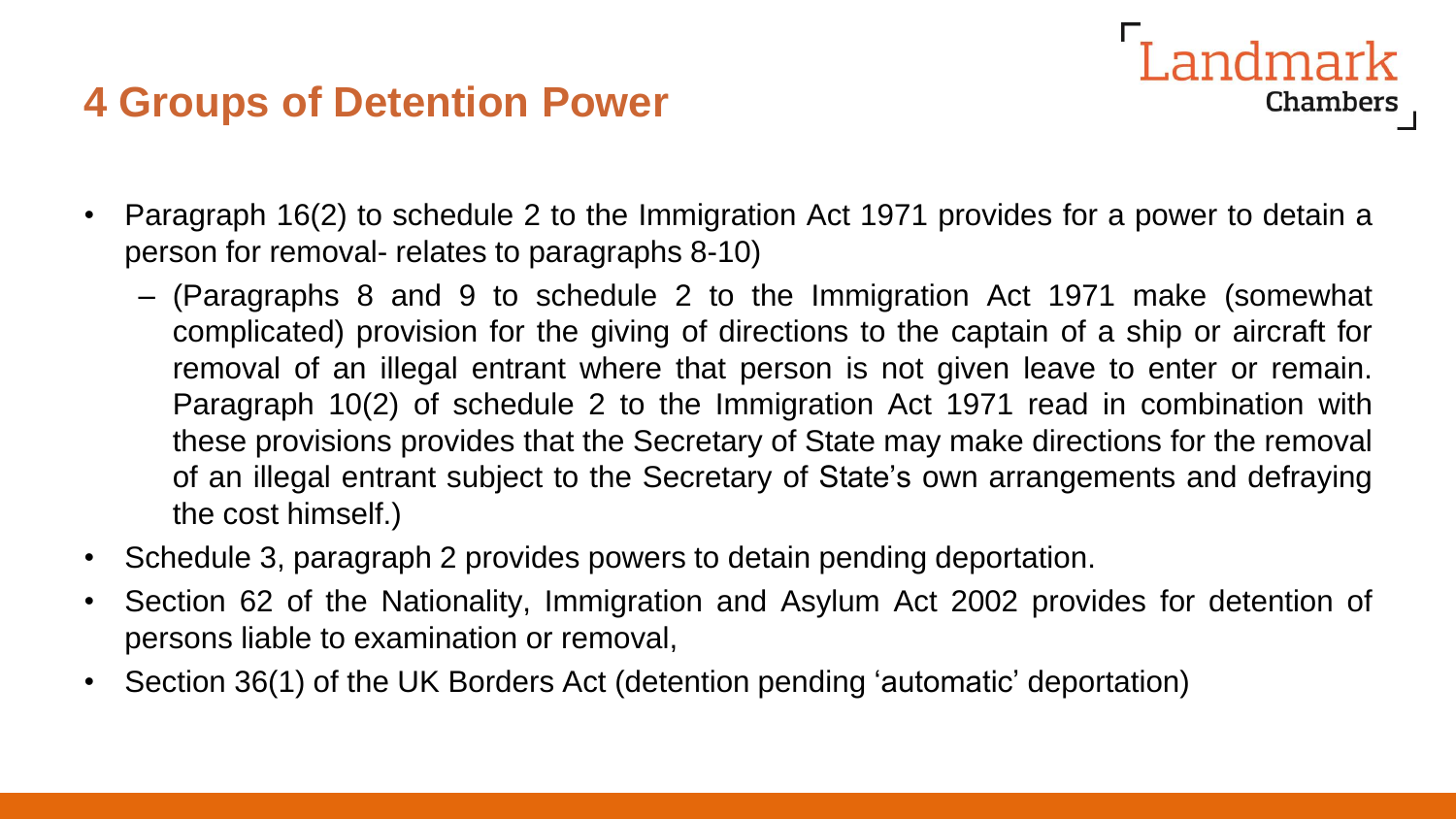### **Secretary of State bail**

- Landmark Chambers
- Secretary of State's bail powers are from 15 January 2018 in paragraph 1 to schedule 10 to the IA 2016 (see above as to how these apply across to Tribunal).
- Replaces all of the old powers to grant temporary admission; section 4, CIO bail etc.
- Para 1(1): Bail may be granted to anyone detained under the immigration powers above
- Para 1(2)

"The Secretary of State may grant a person bail if the person is **liable to detention**  under a provision mentioned in sub-paragraph (1)

• Paragraph 1(5)

A person may be granted and remain on immigration bail **even if the person can no longer be detained**, if—

(a) the person is **liable to detention** under a provision mentioned in sub-paragraph (1), or

(b) the Secretary of State is considering whether to make a deportation order against the person under [section 5\(1\)](https://login.westlaw.co.uk/maf/wluk/app/document?src=doc&linktype=ref&context=71&crumb-action=replace&docguid=I0D5E4B80E44911DA8D70A0E70A78ED65) of the [Immigration Act 1971](https://login.westlaw.co.uk/maf/wluk/app/document?src=doc&linktype=ref&context=71&crumb-action=replace&docguid=I60612B20E42311DAA7CF8F68F6EE57AB).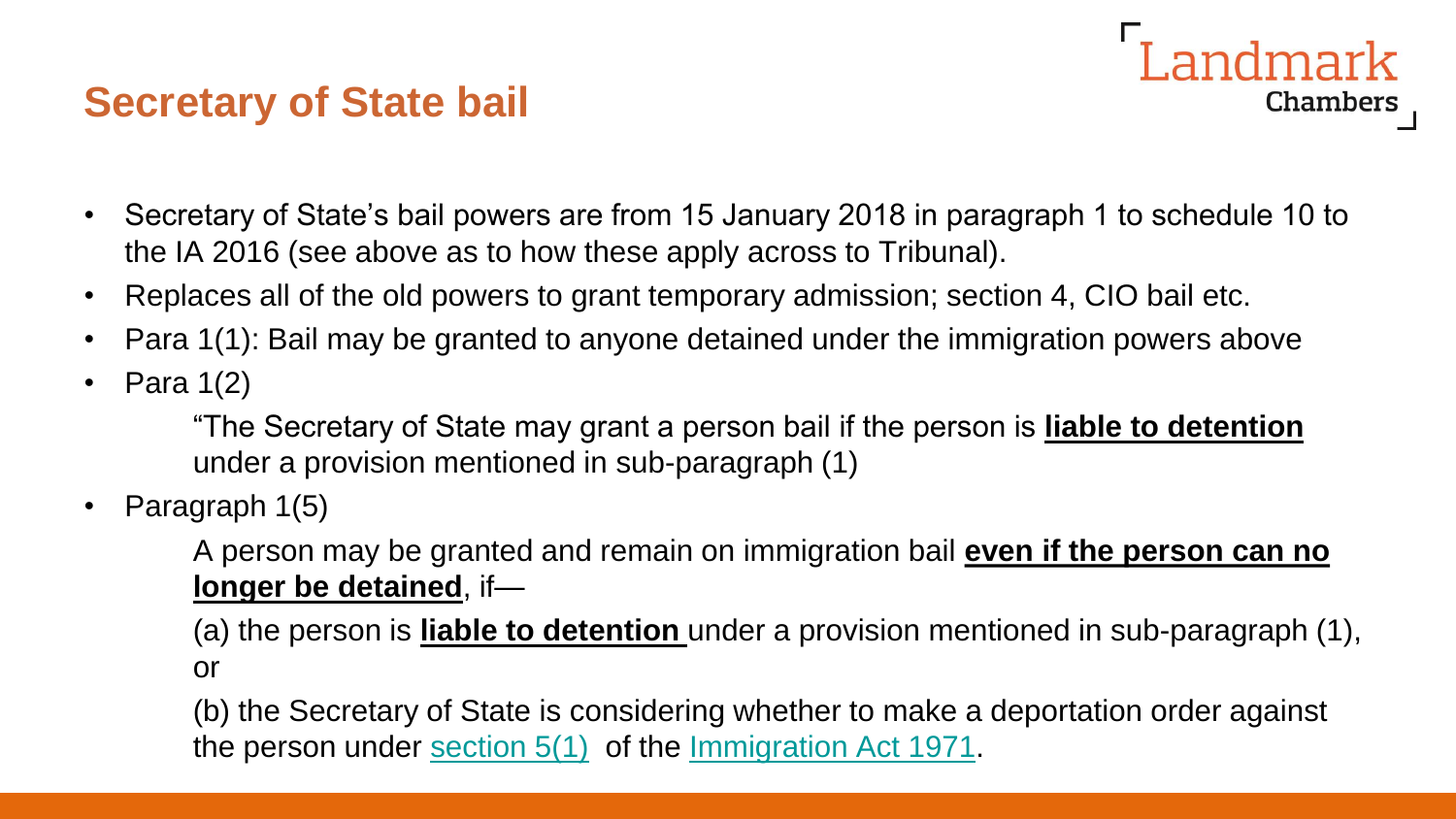

(6) A grant of immigration bail to a person **does not prevent the person's subsequent detention** under a provision mentioned in sub-paragraph (1).

(7) For the purposes of this Schedule a person is on immigration bail from when a grant of immigration bail to the person commences to when it ends.

(8) A grant of immigration bail to a person ends when—

(a) in a case where sub-paragraph (5) applied to the person, that sub-paragraph no longer applies to the person,

(b) the person is granted leave to enter or remain in the United Kingdom,

(c) the person is detained under a provision mentioned in sub-paragraph (1), or

(d) the person is removed from or otherwise leaves the United Kingdom.

(9) This paragraph is subject to **[paragraph 3](https://login.westlaw.co.uk/maf/wluk/app/document?src=doc&linktype=ref&context=71&crumb-action=replace&docguid=I105B00701D7411E69336B7010E56BFEF)** (exercise of power to grant immigration bail)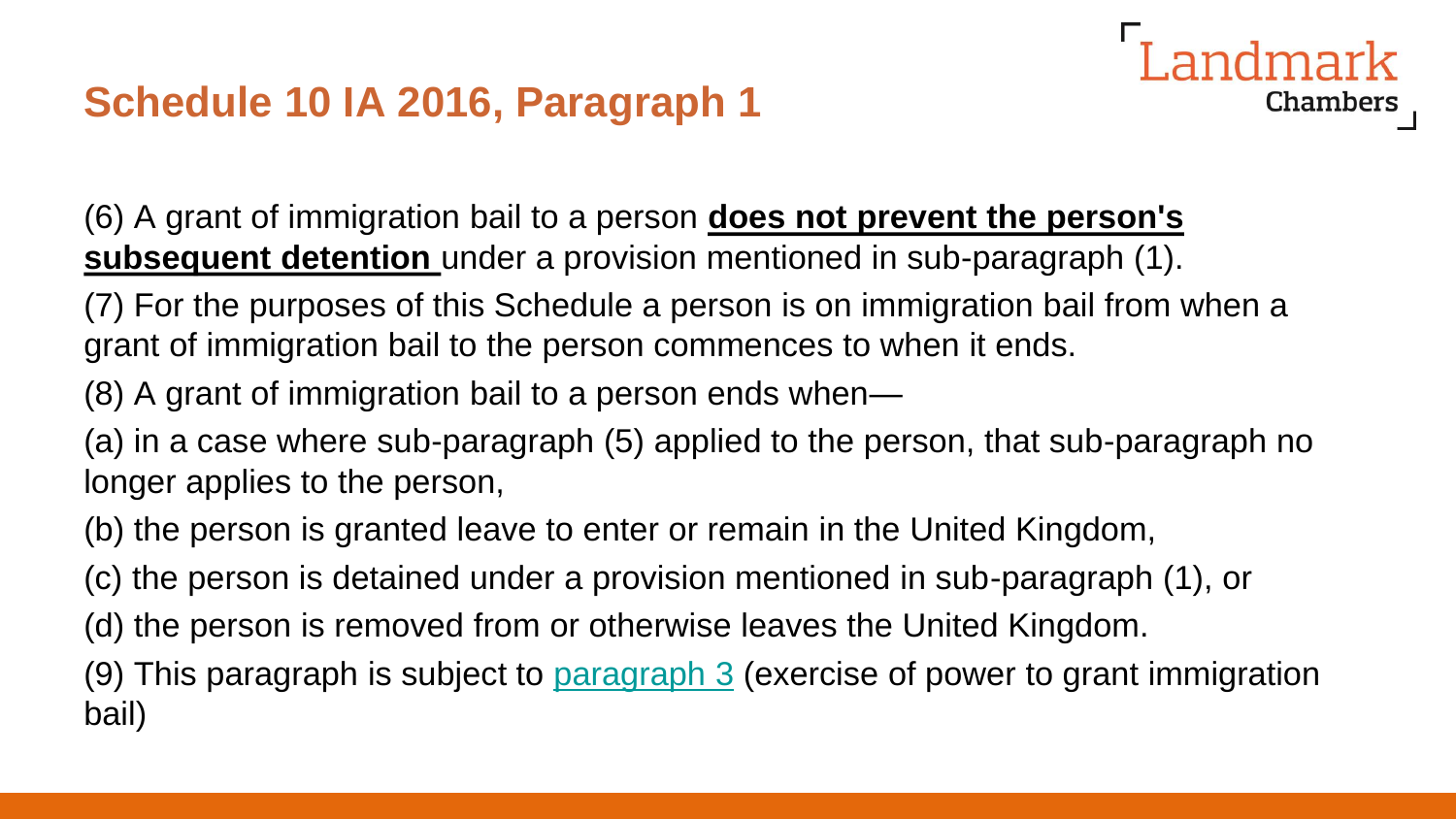## **Schedule 10 IA 2016, Paragraph 2**

• (1) Subject to sub-paragraph (2), if immigration bail is granted to a person, it must be granted subject to one or more of the following conditions—

andmark

- (a) a condition requiring the person to appear before the Secretary of State or the First-tier Tribunal at a specified time and place;
- (b) a condition restricting the person's work, occupation or studies in the United Kingdom;
- **(c) a condition about the person's residence**;
- (d) a condition requiring the person to report to the Secretary of State or such other person as may be specified;
- **(e) an electronic monitoring condition** (see [paragraph](https://login.westlaw.co.uk/maf/wluk/app/document?src=doc&linktype=ref&context=73&crumb-action=replace&docguid=I2F5573C01D7411E69336B7010E56BFEF) 4);
- (f) such other conditions as the person granting the immigration bail thinks fit
- Subsequent provision provide that electronic monitoring is usually to be imposed where a person is released from detention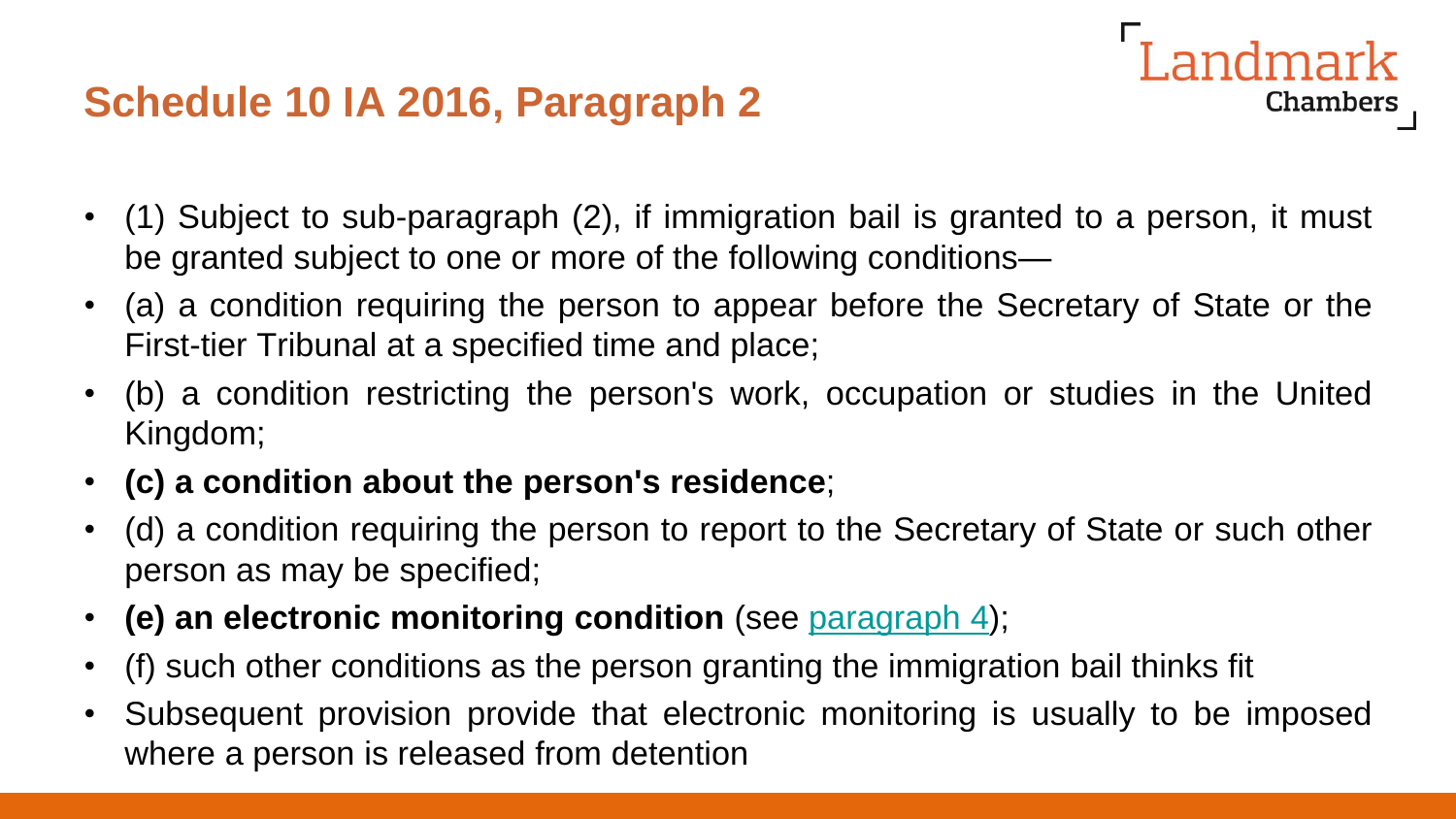

## **10**

(1) An immigration officer or a constable may arrest without warrant a person on immigration bail if the immigration officer or constable—

(a) has reasonable grounds for believing that the person is likely to fail to comply with a bail condition, or

(b) has reasonable grounds for suspecting that the person is failing, or has failed, to comply with a bail condition.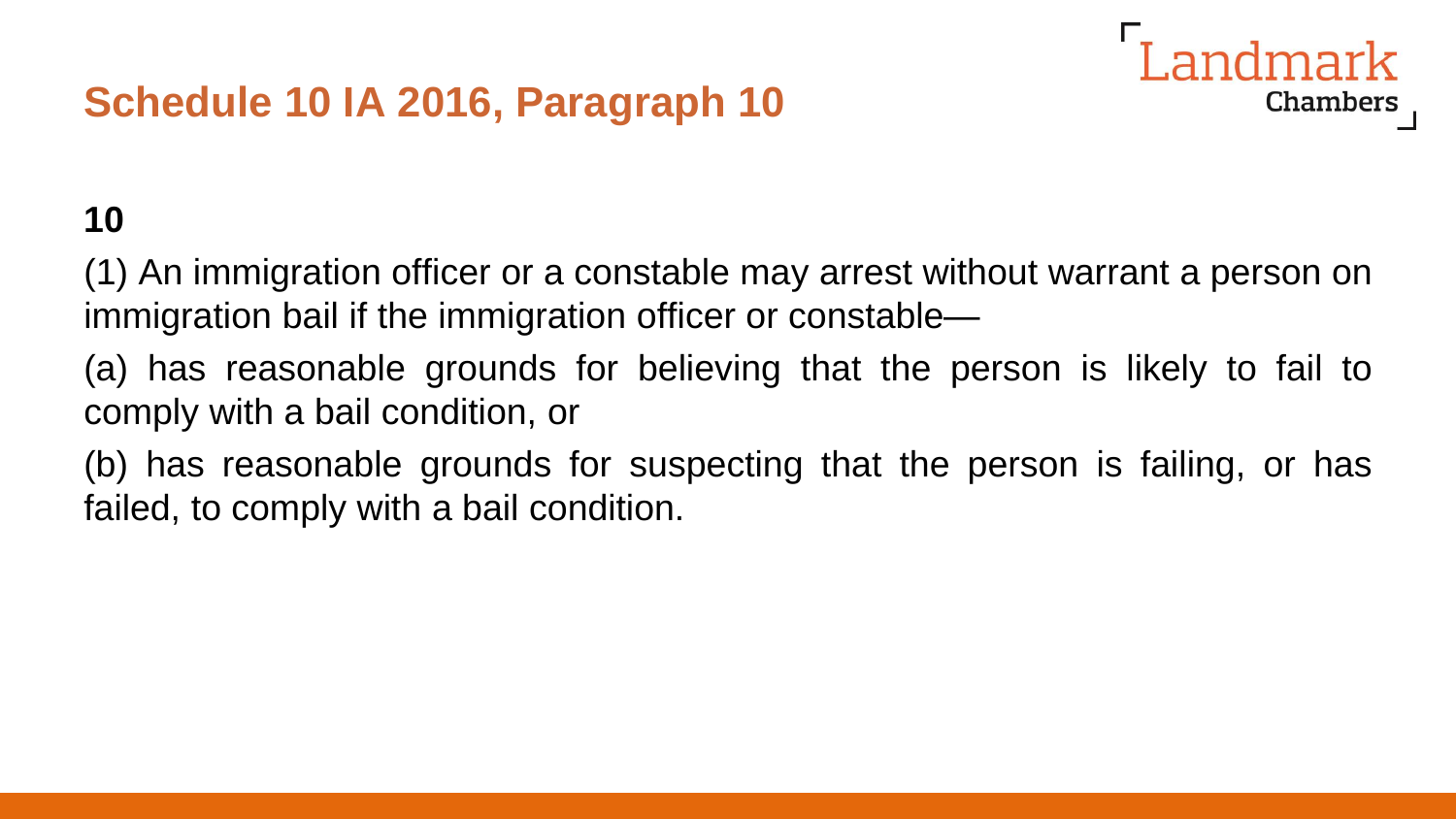• Giving the judgment of the Supreme Court, Lord Lloyd Jones SCJ held that the power to grant bail is predicated on a person being capable of being lawfully detained under immigration powers, (§§30 and 31, specifically at 430H):

"It would be extraordinary if Parliament had intended to confer the power to grant bail where a person had been unlawfully detained or could not lawfully be detained".

Landmark

**Chambers** 

• Held that once the position is reached that detention would not be lawful: "there is, in my view, no longer a power of detention under paragraph 16 [of schedule 2 to the Immigration Act 1971] and there is therefore no longer a power to grant bail under paragraphs 22 and 29"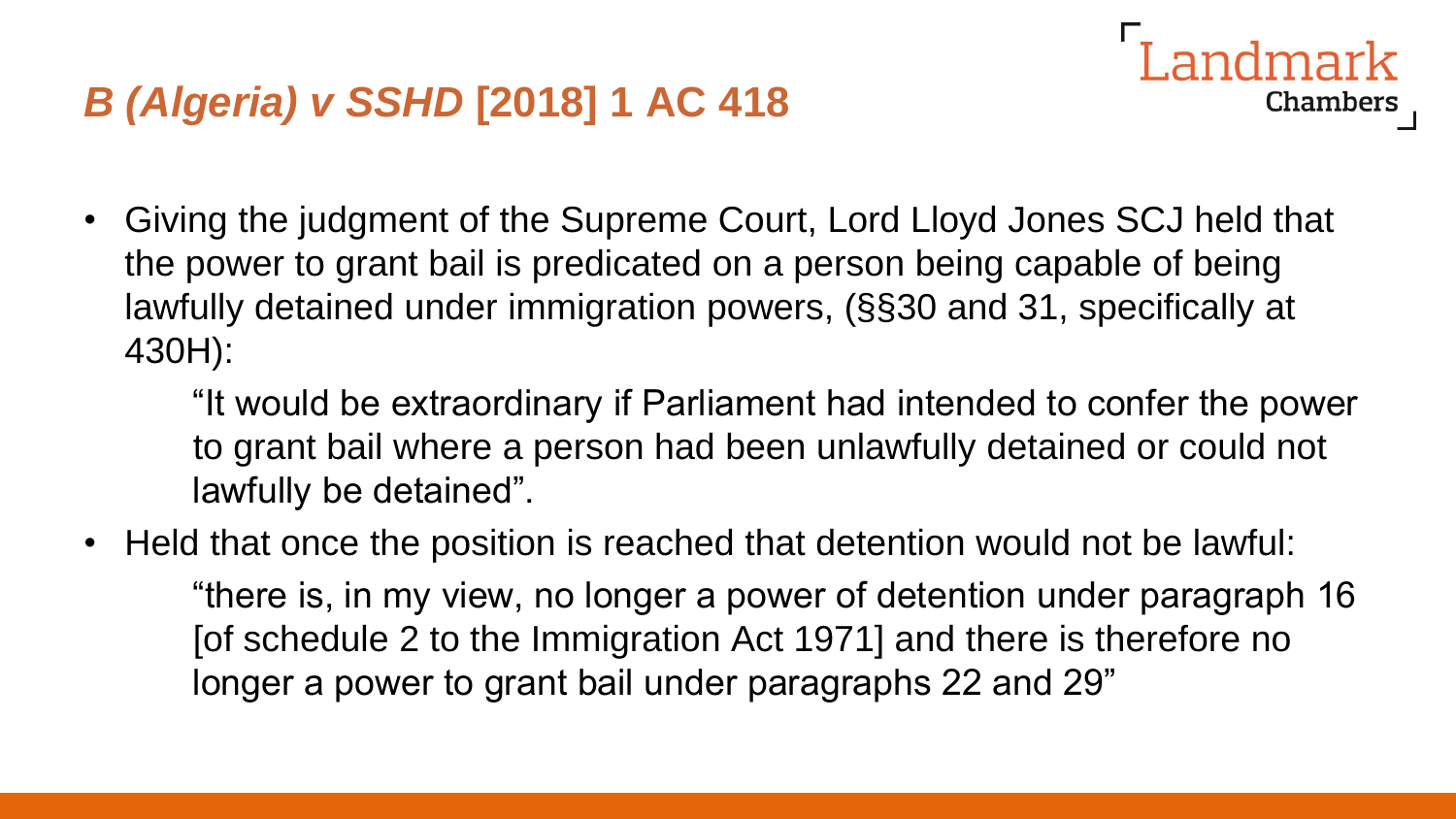• *B (Algeria)* was concerned with the power to grant bail under paragraph 22 to schedule 2 to the IA 1971 as applied by paragraphs 1 and 4 to schedule 3 to IA 1971 to people subject to deportation (see §20 of the judgment). Paragraph 22 to schedule 2, prior to its repeal, afforded a power to grant bail to "a person detained under paragraph 16".

ndmark

- Those powers now repealed and replaced by the powers in paragraph 1 to schedule 10 to the Immigration Act 2016 set out above but which still refer back to paragraph 16.
- condition to the exercise of the power to grant bail under the former provisions was held to be that a person was either "detained", or, the Supreme Court held, was not currently in detention but could lawfully be detained (see paragraph 46 of the judgment).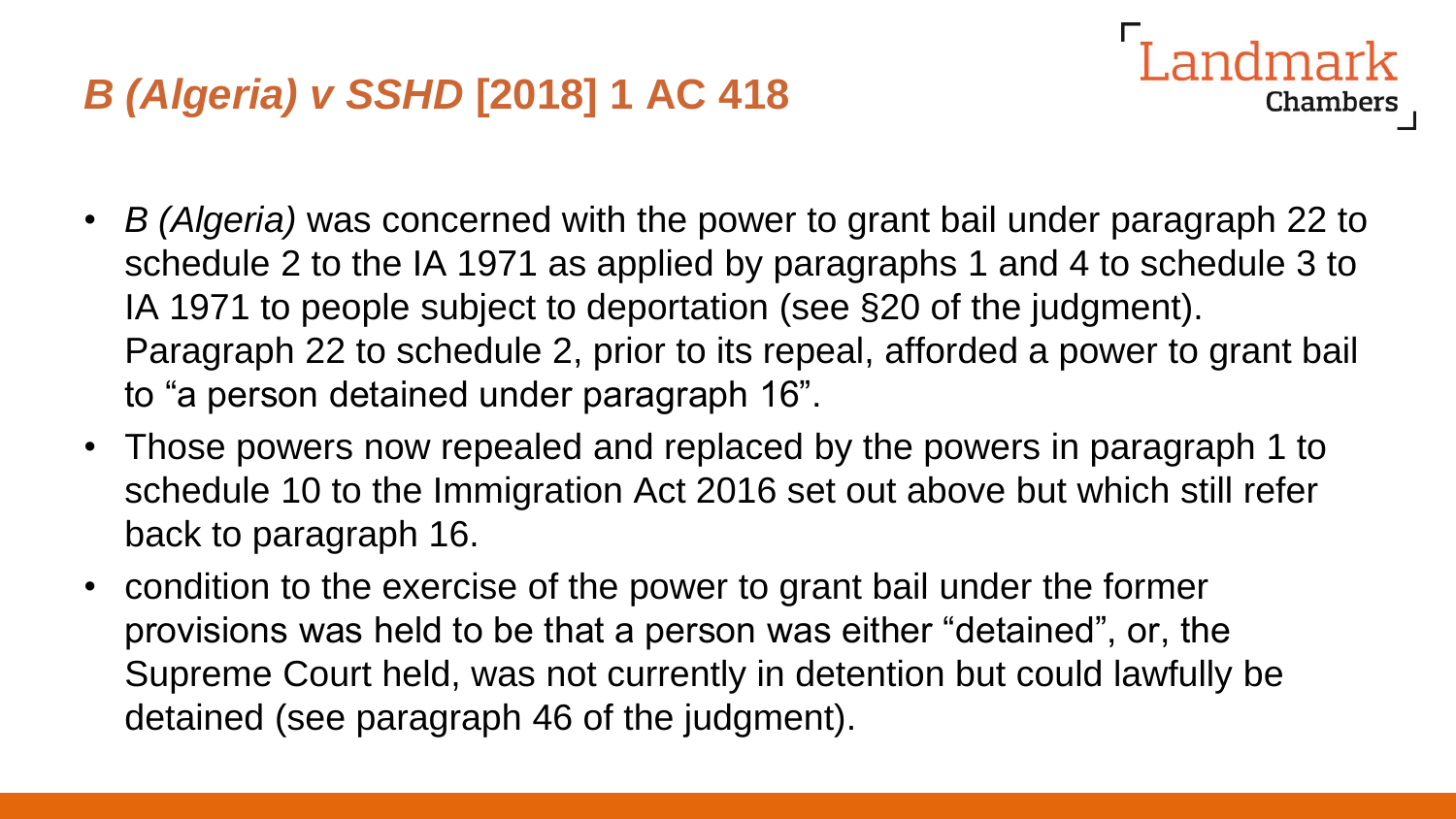• Paragraph 1(2) to schedule 10 provides (by contrast to the provisions at issue in *B (Algeria)*) that the condition to granting bail is not that the person is "detained", but that the person is "liable to detention"

Chambers

• Pursuant to paragraph 1(5) a person may be granted bail if they remain "liable to detention" even if that person may no longer be detained.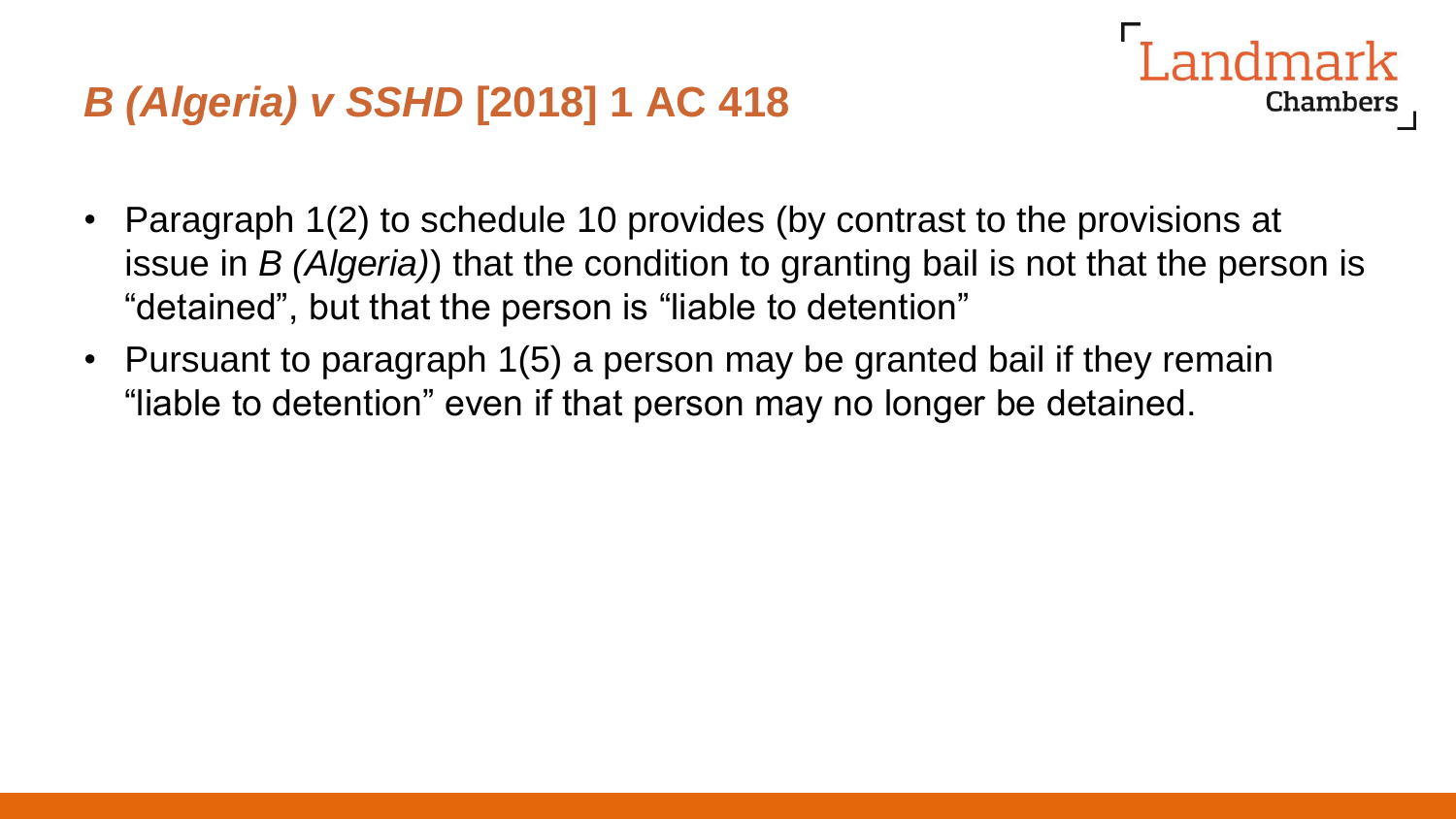#### *What do the new provisions mean?*

- **Chambers**
- What do paragraphs 1(2) and 1(5) to schedule 10 to the IA 2016 mean?
- Does a person does remain "liable to detention" where they cannot be lawfully *removed* and consequently cannot be lawfully detained?
- Is a person only "liable to detention" within the meaning of paragraph 1 of schedule 10 where a breach of a bail condition would render them capable of being lawfully detained in the light of the breach of that condition?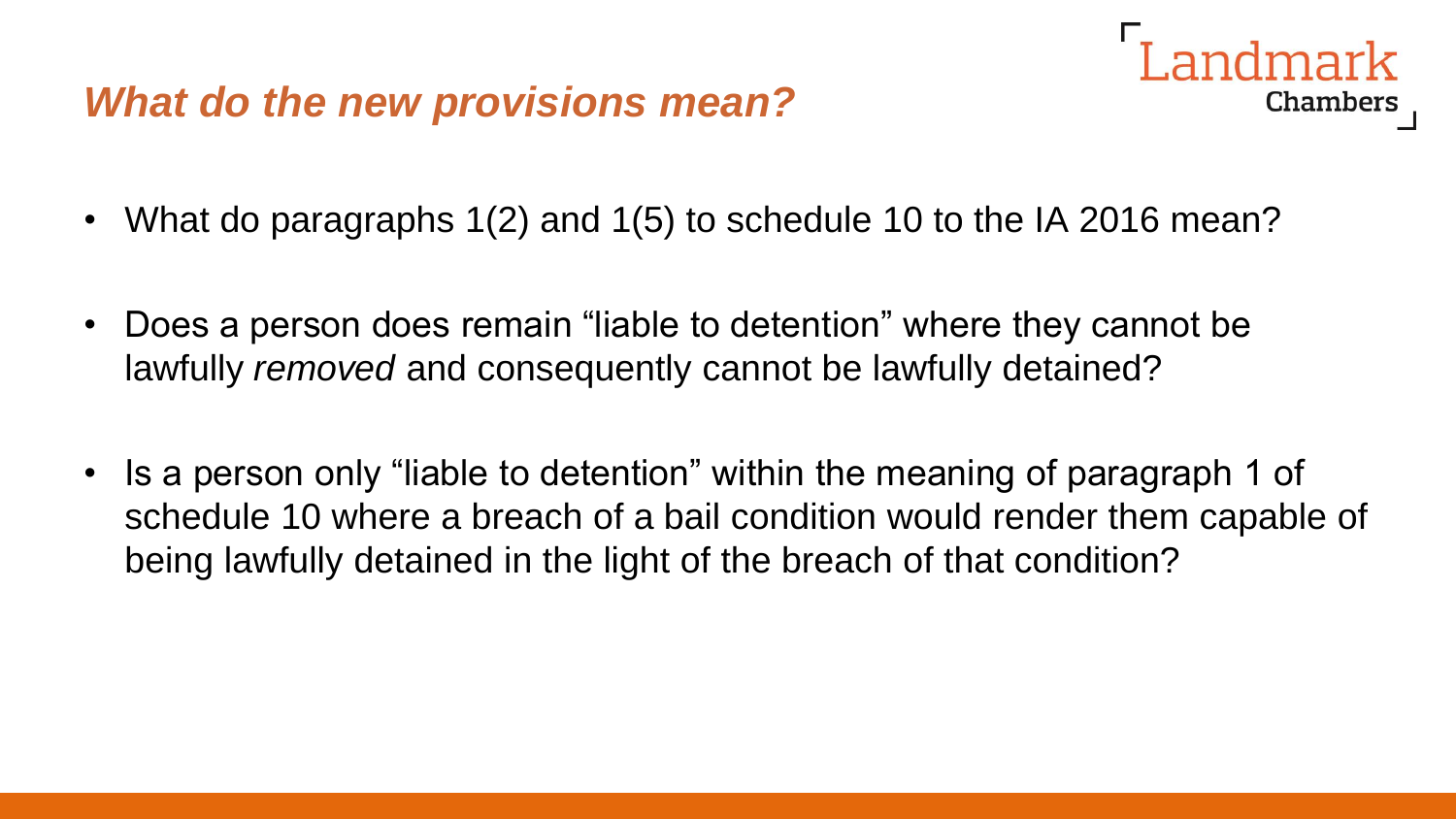## **Strict and Narrow Construction**

• *B (Algeria*) at §29 held that

"it is a fundamental principle of the common law that in enacting legislation Parliament is presumed not to intend to interfere with the liberty of the subject without making such an intention clear: T*an Te Lam v Superintendent of Tai A Chau Detention Centre* [1997] AC 97, 111; *R v Secretary of State for the Home Department, Ex p Khawaja* [1984] AC 74, 122 per Lord Bridge of Harwich."

Landmark

**Chambers** 

• See also *In re Wasfi Suleman Mahmod* [1995] Imm AR 311, 314 Laws J

"While, of course, Parliament is entitled to confer powers of administrative detention without trial, the courts will see to it that where such a power is conferred the statute that confers it will be strictly and narrowly construed and its operation and effect will be supervised by the court according to high standards.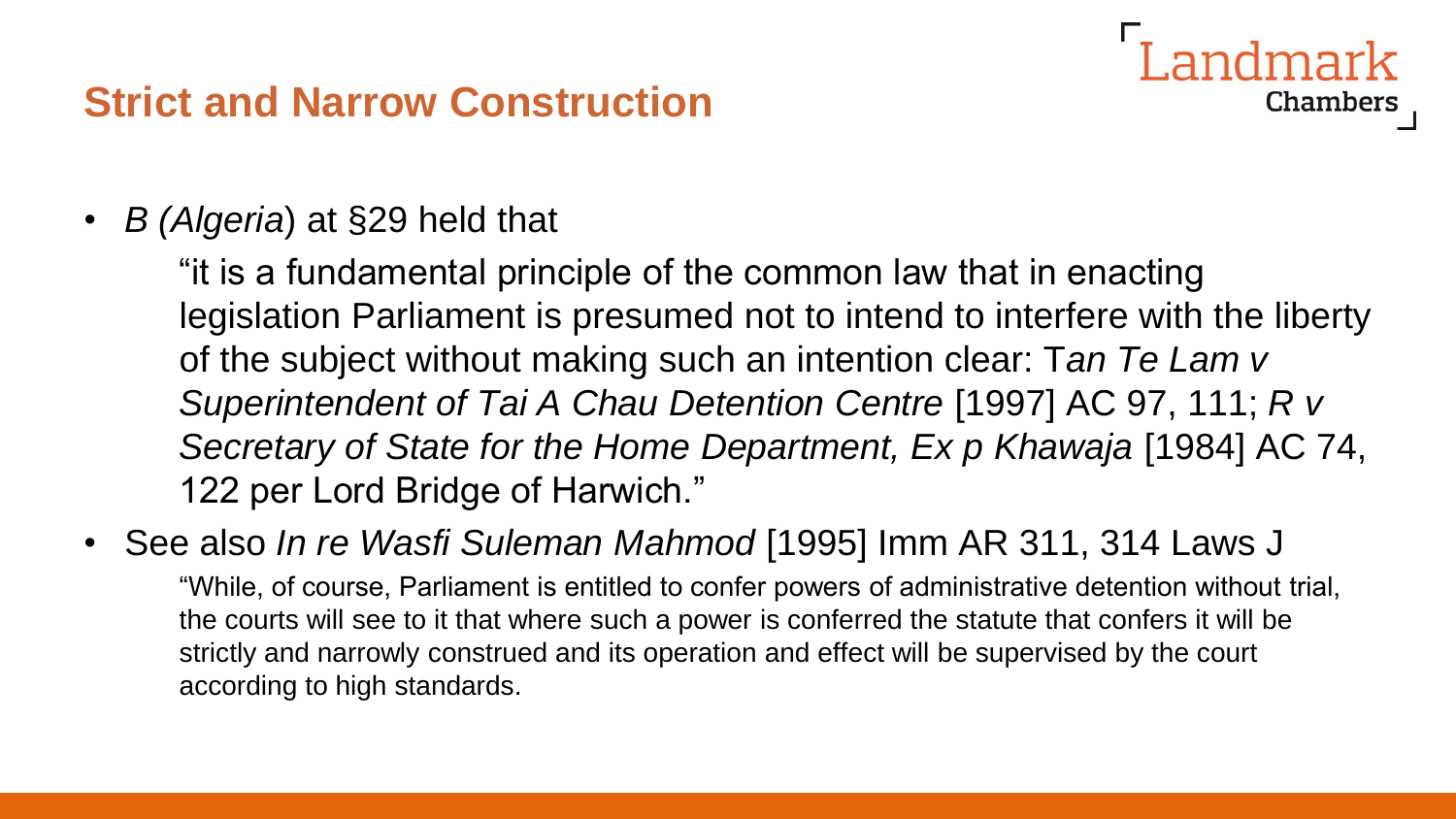• At paragraph 53 of the judgment of the Court in *B (Algeria*), Lord Lloyd Jones SCJ held that

ndmark

**Chambers** 

"The notion that the power to grant bail presupposes the existence and the ability to exercise a power to detain lawfully is not necessarily a principle of universal application. While the clearest possible words would be required to achieve a contrary result, Parliament could do so. It would be a question of construction in each case whether that result had been achieved".

• Lord Lloyd Jones SCJ specifically "drew attention to" section 61 of the Immigration Act 2016 in that regard. Section 61 to the Immigration Act 2016 is now repealed, but paragraph 1(5) to schedule 10 is in like terms.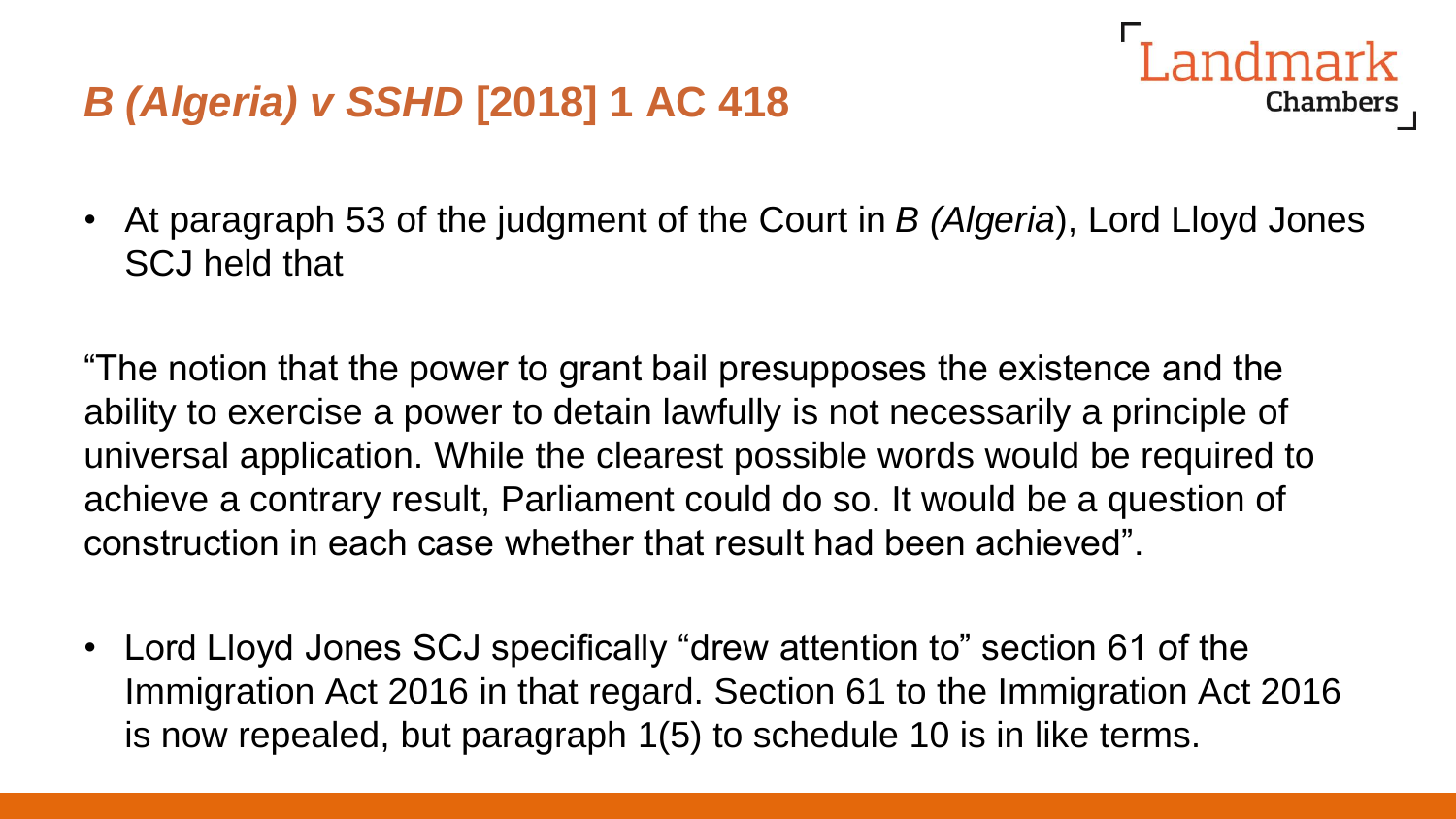

• Lord Dyson JSC in *Lumba* at §118 and by Collins J in *R (Konan) v SSHD*  [2004] EWHC 22 (Admin). at §30 stating,

> "*The grant of bail presupposes the power to detain since a breach of bail conditions can lead to reintroduction of detention…*"

• *Ismail v United Kingdom* (2014) 58 EHRR 93 at §13 (art. 5(4) case) UK Government at §16, "*emphasised that, under domestic law as interpreted by the courts, a decision to release a person on bail, subject to conditions designed to ensure his future attendance, presupposed the legality to detain,*"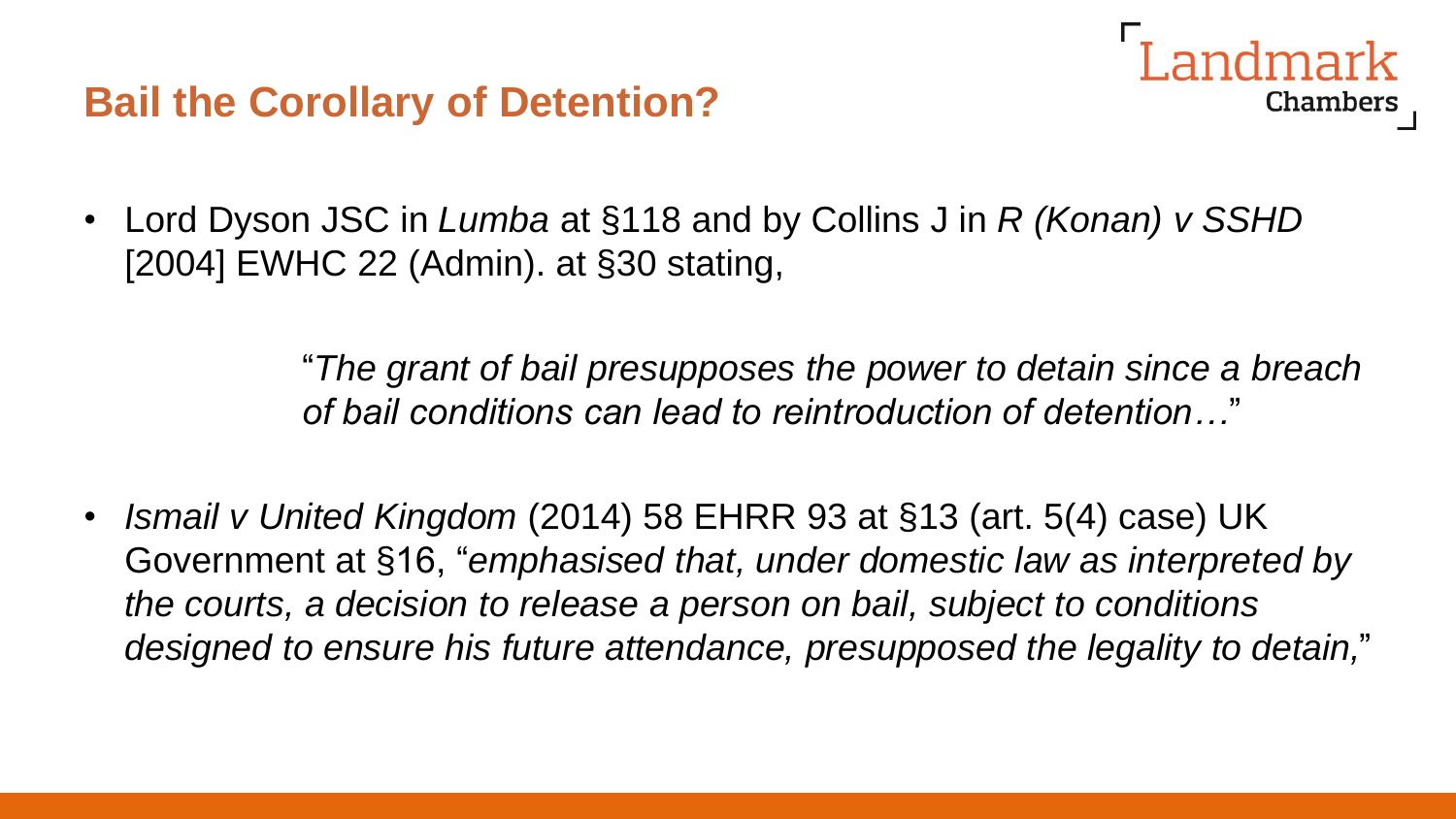

• *Stellato v Ministry of Justice* [2010] EWCA Civ 1435, [2011] QB 856, Stanley Burnton LJ:

If the person granted bail does not comply with the conditions of his bail, he is liable to be returned to custody. If so, the legal authority for his detention is not the grant of bail, or his breach of the conditions of his bail, but the authority for his detention apart from the order for bail.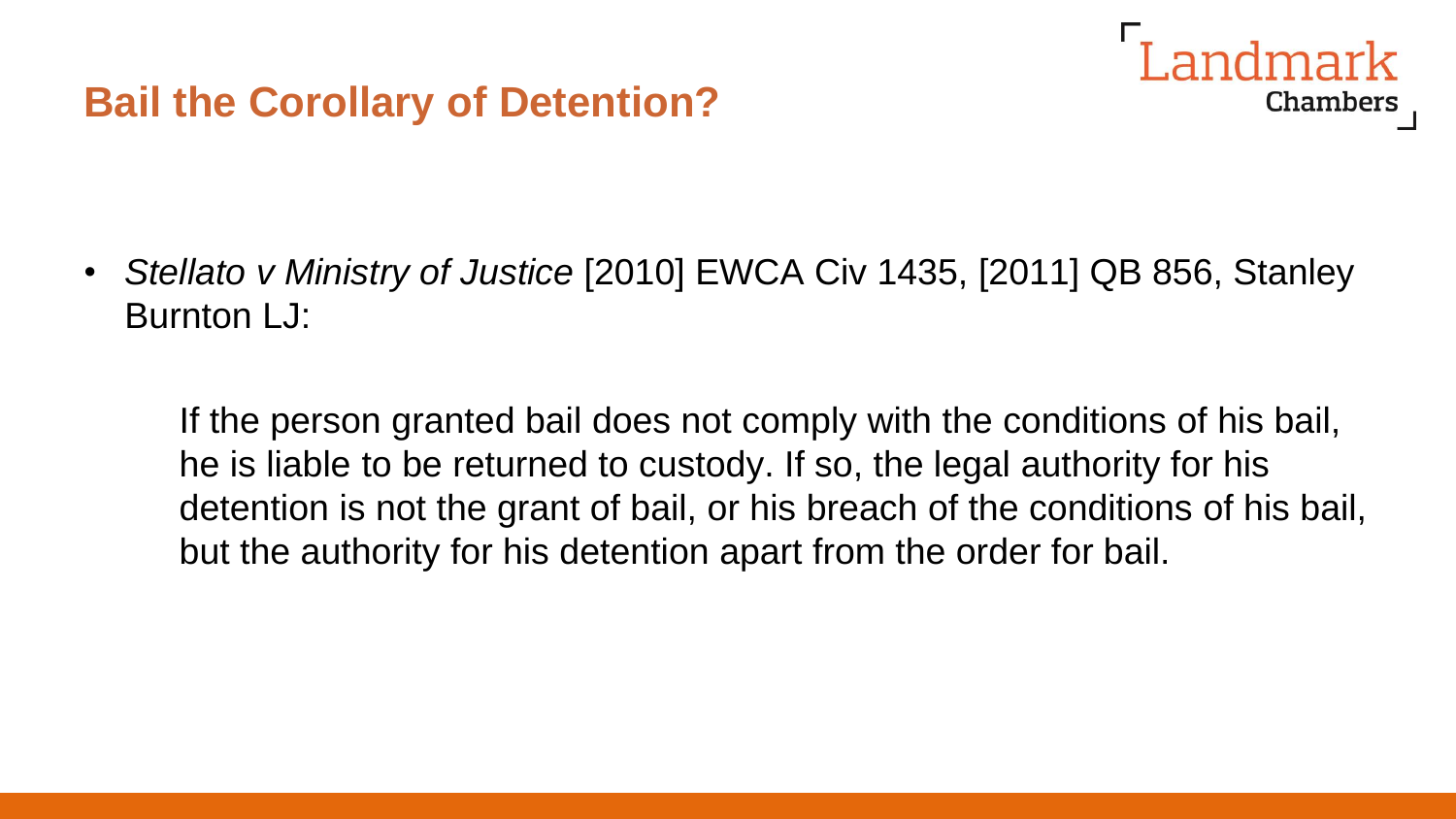## **Bail the Corollary of Detention?**

- The power to grant bail to a person "detained" meant "lawfully detained" according to the judgment in *B (Algeria*),
- So does the power to grant bail to a person "liable to detention" mean a person "genuinely liable to lawful detention" not "notionally liable to detention which would in fact be unlawful even in the event of a breach of the grant of bail"?

**Chambers** 

• Does paragraph 1(5) save the new regime in respect of people who cannot be removed/cannot be detained?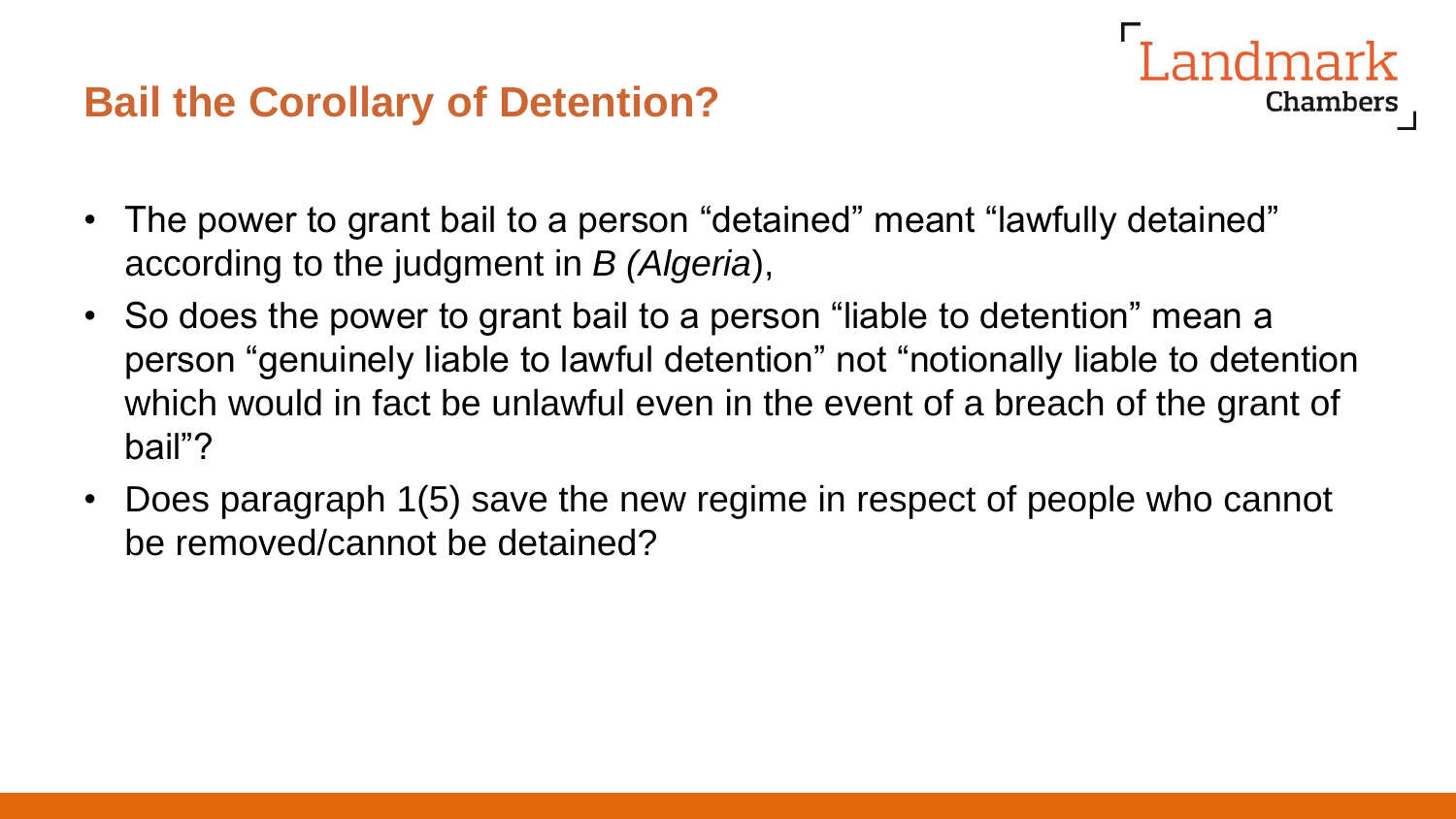## **Effect on** *Khadir v SSHD* **[2006] 1 A.C. 207**.



"The House of Lords in *Khadir's* case held that the distinction between the existence and the exercise of the power to detain was material to the power to grant temporary admission to a person "liable to detention". There is no warrant for applying that distinction to the different question of whether there is a power to grant bail to a person who may not lawfully be detained at the time when it is proposed to grant bail".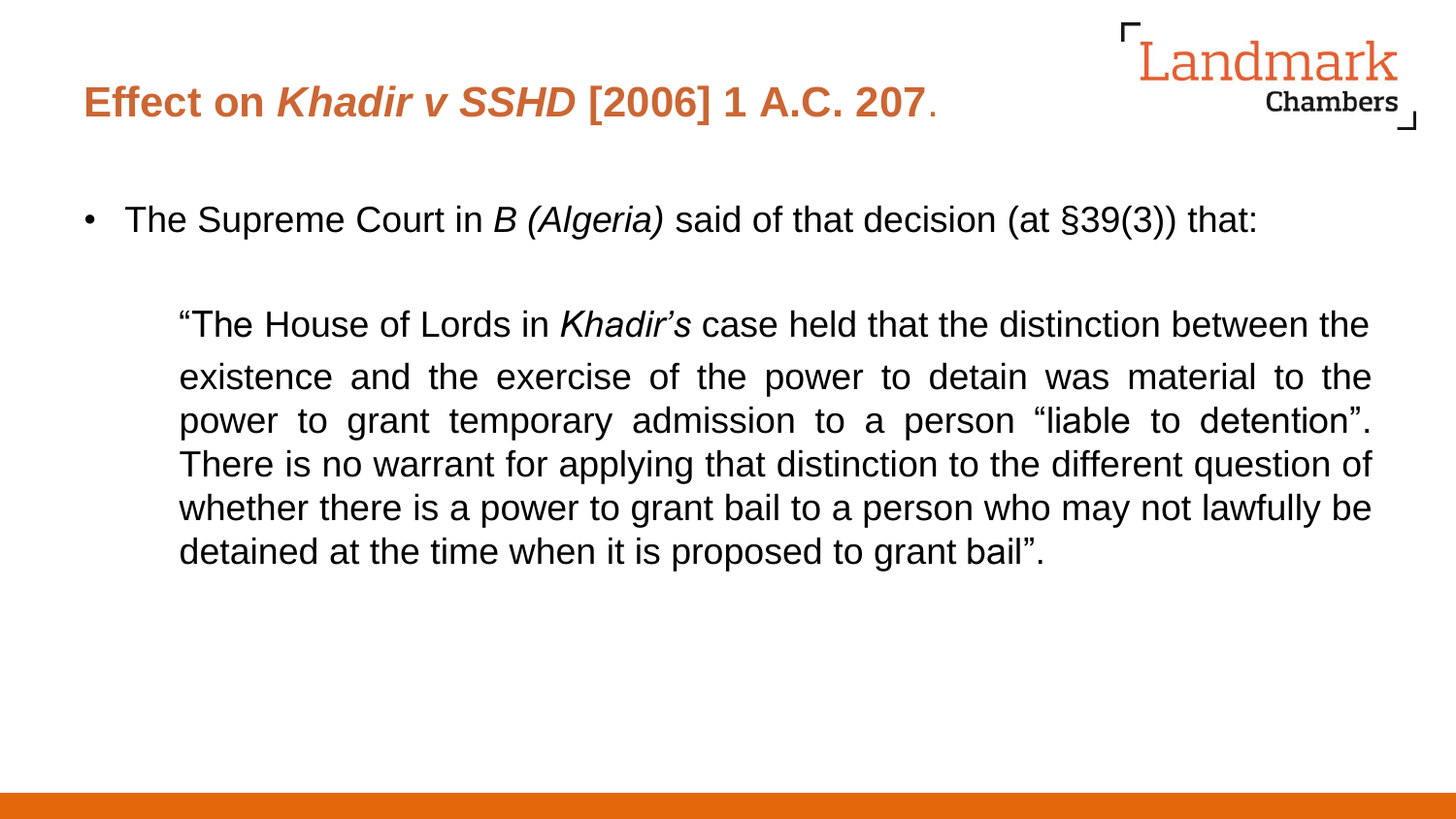



- Article 5(1)(f) ECHR imposes a kindred restriction that an individual's detention may not be maintained if there is a *"lack of a realistic prospect of his expulsion"* (*Mikolenko v Estonia*, Application 10664/05, 8 October 2009 at §68)
- Does not admit of an asymmetric relationship between detention and bail: *Musuc v Moldova* Application no. 42440/06, judgment 6 November 2007
- Paragraphs 1(2) and 1(5) to schedule 10 incompatible?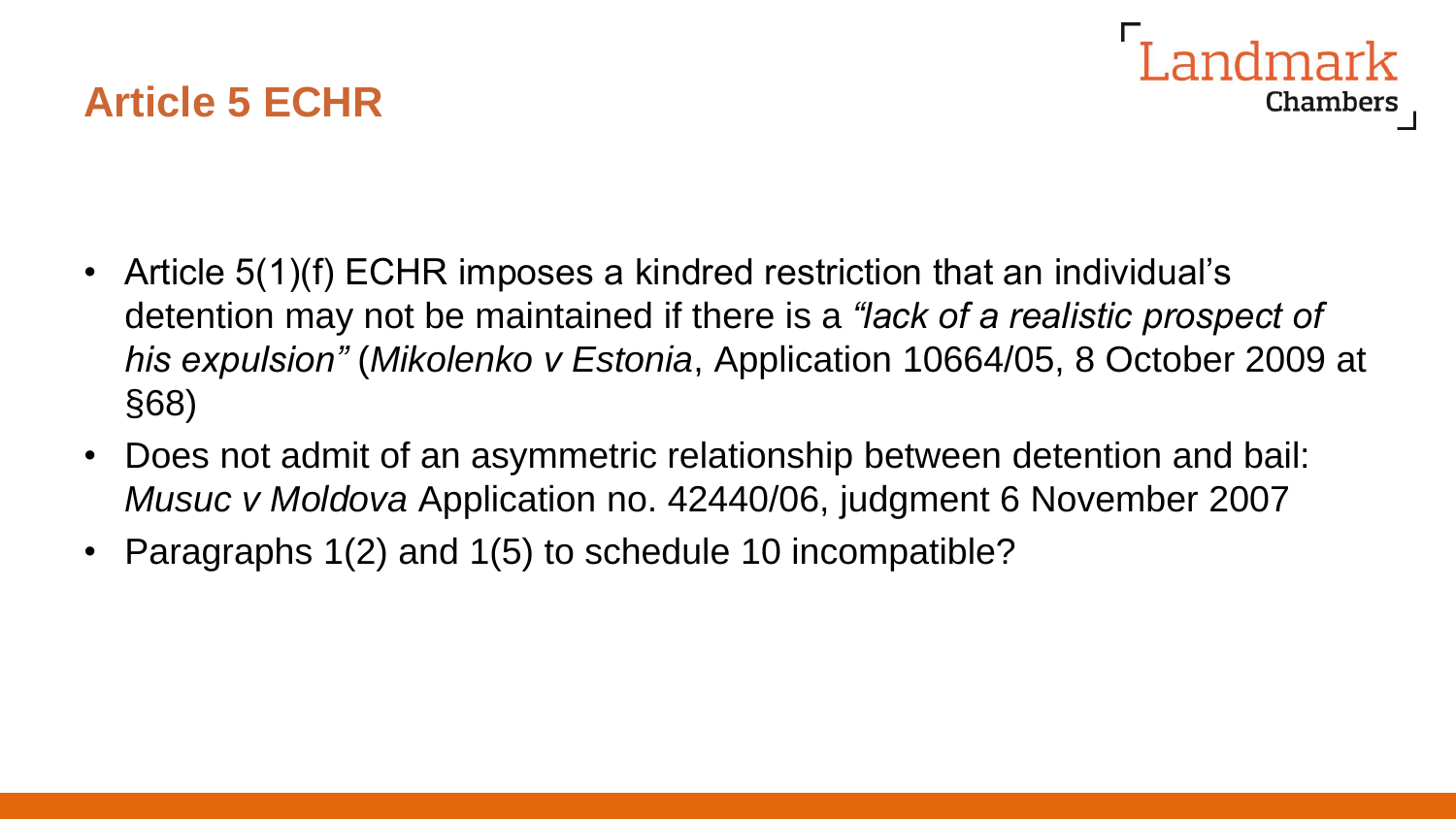## *R (Jollah) v SSHD* **[2019] 1 WLR 394**

• *R (Gedi) v Secretary of State for the Home Department* [2016] 4 WLR 93: Court of Appeal held that paragraph 2(5) to Schedule 3 to the IA 1971 did not empower imposition of a curfew since curfew was not a "restriction as to residence" within the meaning of that paragraph.

**Landmark** 

- Question in *Jollah* is whether the unlawfulness of the curfew amounted to a false imprisonment.
- Jollah was subject to a curfew restriction requiring him to reside at an address between 23.00 and 07.00 each day. Persisted for 2.5 years.
- Lewis J held there was no power to impose the curfew, and the restriction was a false imprisonment. Awarded damages of £4,000. Upheld on appeal.
- Court noted divergence of F.I. from article 5 here which traditionally did not protect against restrictions on movement: see *Guzzardi v Italy* (1980) 38 EHRR 333;
- Similar to notions of detention under F.I and deprivation liberty under art 5, where common law and article 5 also diverge.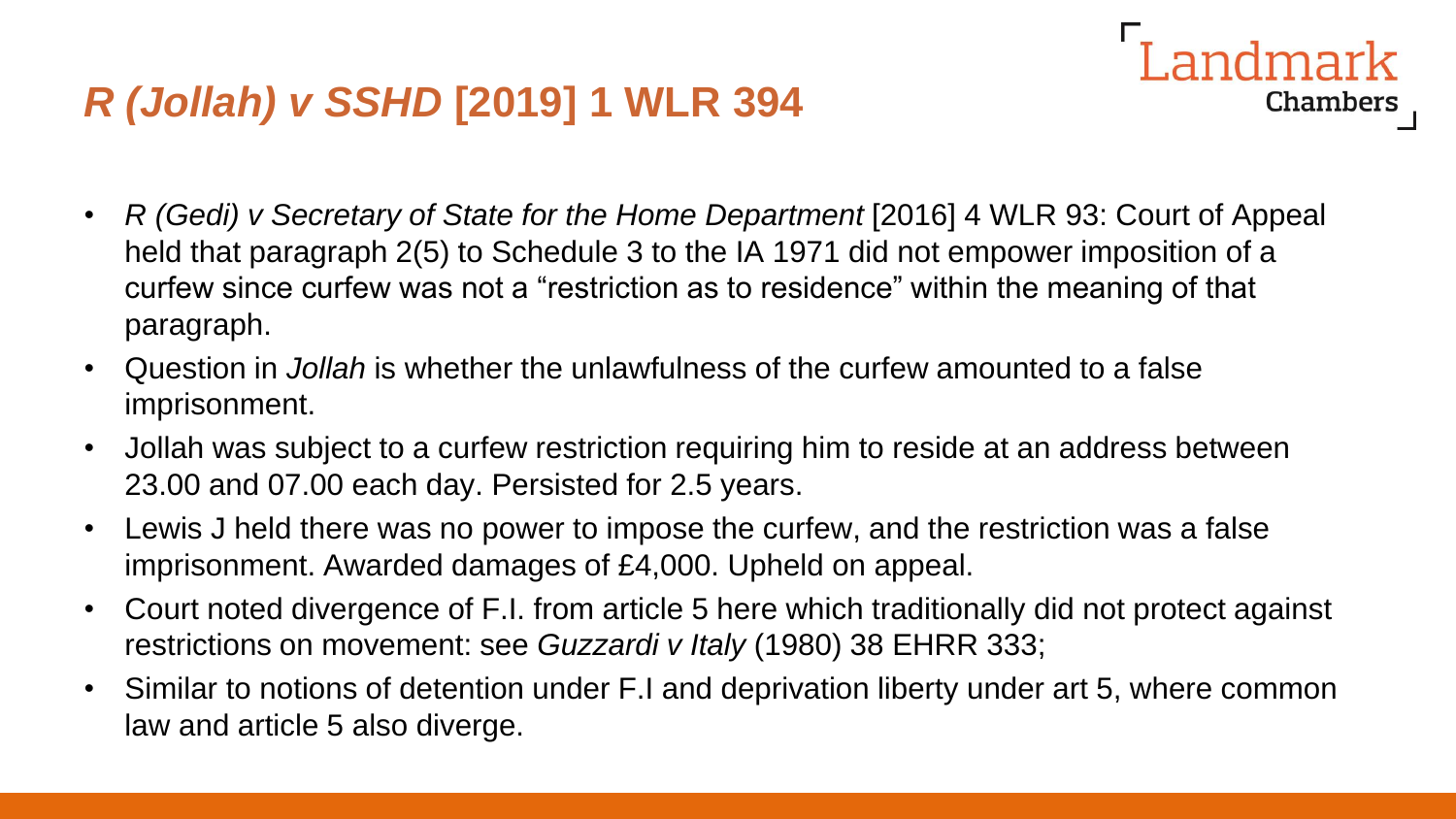## **Effect of Jollah on Schedule 10**



- Jollah applied to the previous bail scheme.
- Bail Guidance states at paragraph 20 that "Under current arrangements, EM can only be implemented in practice if accompanied by a curfew requirement."
- New bail powers in schedule 10(4) encompass an express power to impose electronic monitoring requiring a person to be at a specified location during a specified time.
- HO Bail Guidance says at page 23 that a curfew condition must always be imposed on classes of serious foreign national offenders.
- But do they grant a power to *detain -* in the sense of impose a curfew?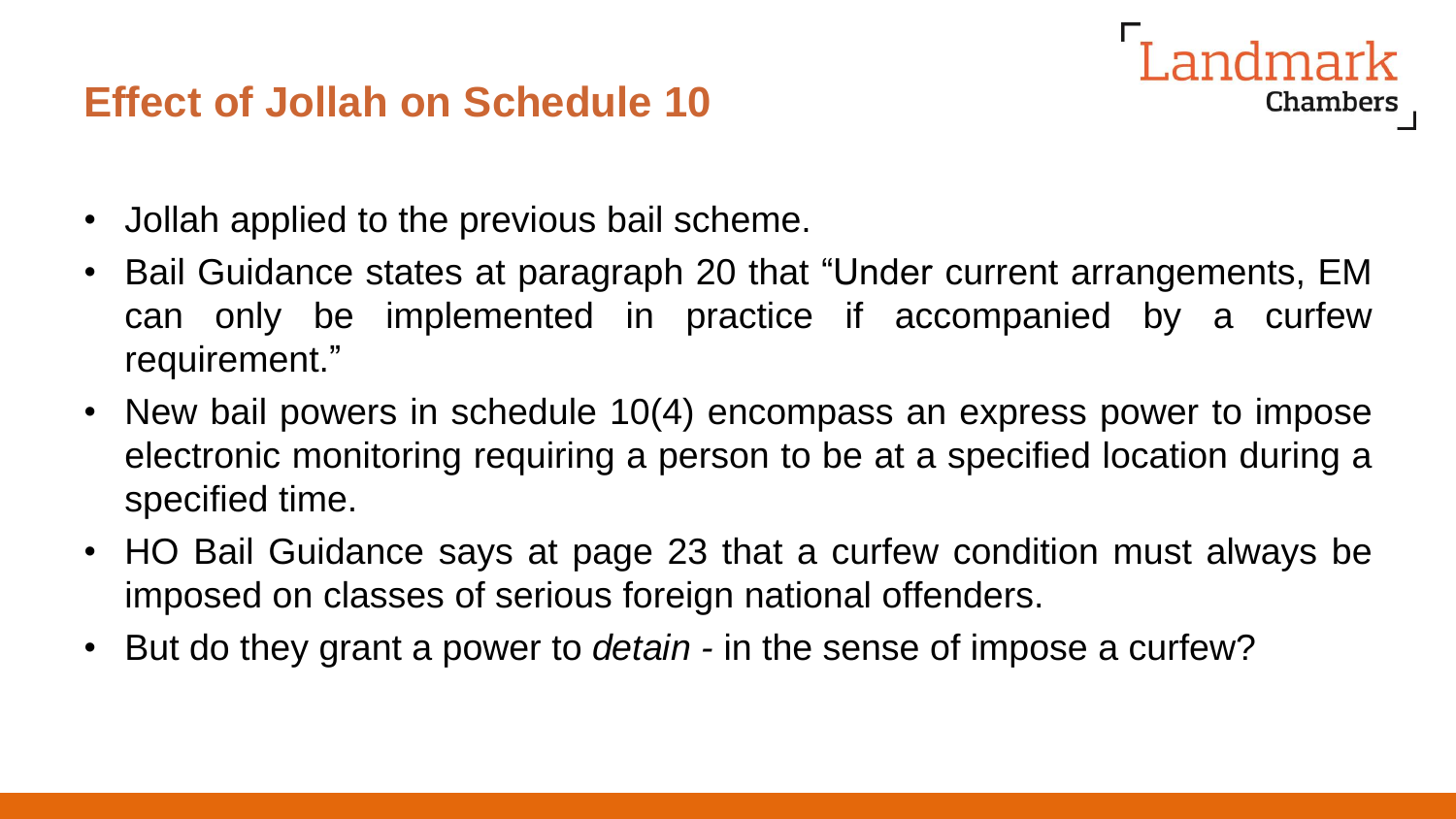# **Chambers**

## **The Brook House Inquiry**

- *R (MA and BB) v SSHD* (EHRC intervening)
- To be handed down this week
- Concerns claim by claimants that their treatment in detention violated article 3 ECHR.
- Panorama documentary showed MA being abused by guards on more than one occasion.
- Serious medical neglect of suicidal and mentally ill detainee also present.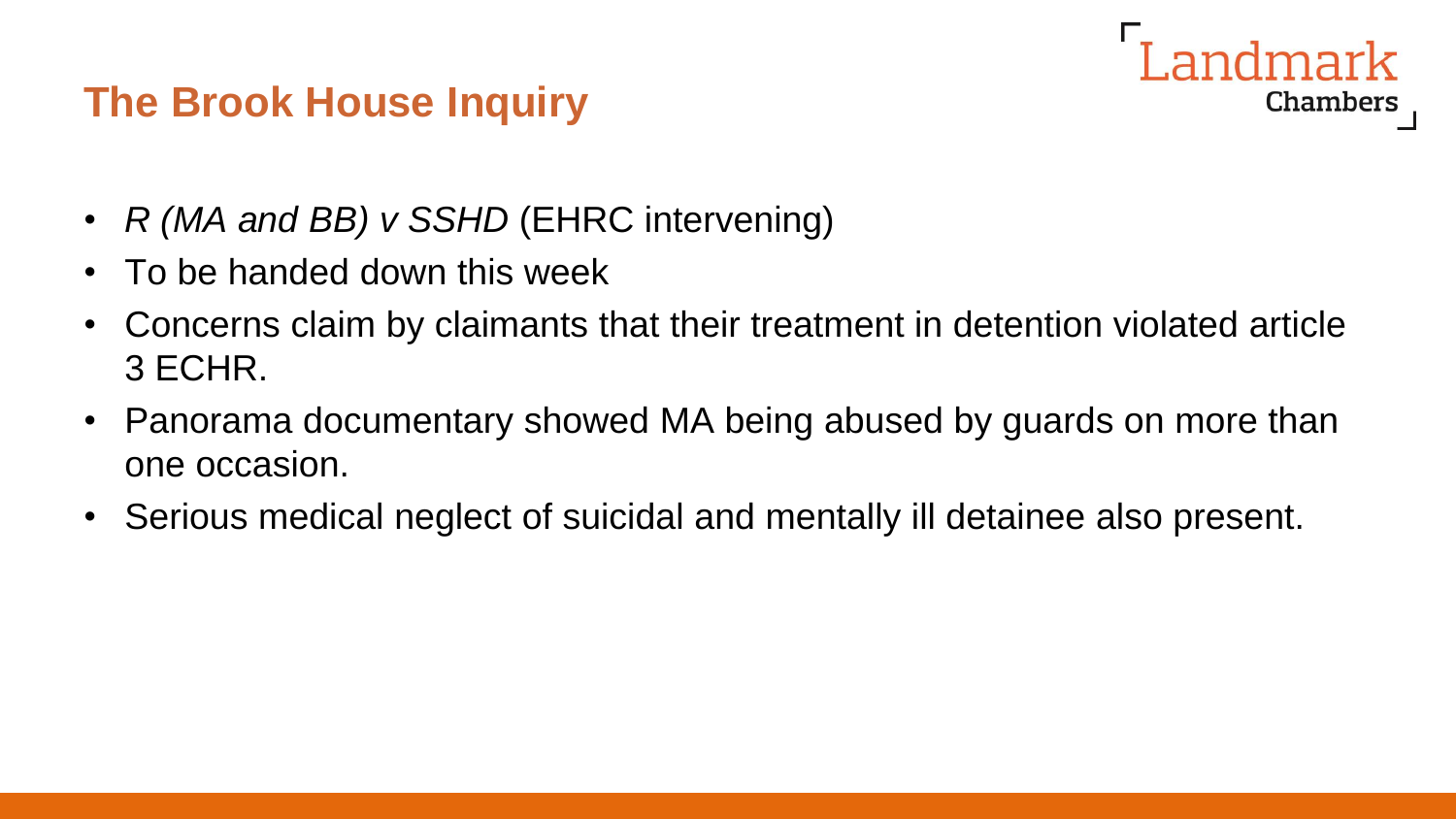#### **Background: Stephen Shaw**

**Chambers** 

- Former Prisons and Probation Ombudsman
- Home Affairs Select Committee on 11 September 2018:

"As I say, I am tired of this in a way. I think it is now 15 years ago that I did *the first review for the Government of abusiveness that had not been identified by the formal oversight mechanisms, had not been seen by management and had been revealed by an undercover reporter. The means by what was revealed at Brook House—leaving aside the appalling nature of it—came to public view was exactly the same as at Yarl's Wood two or three years ago and exactly the same as at Yarl's Wood and Oakington in the early 2000s. Therefore, we have not solved the problem."*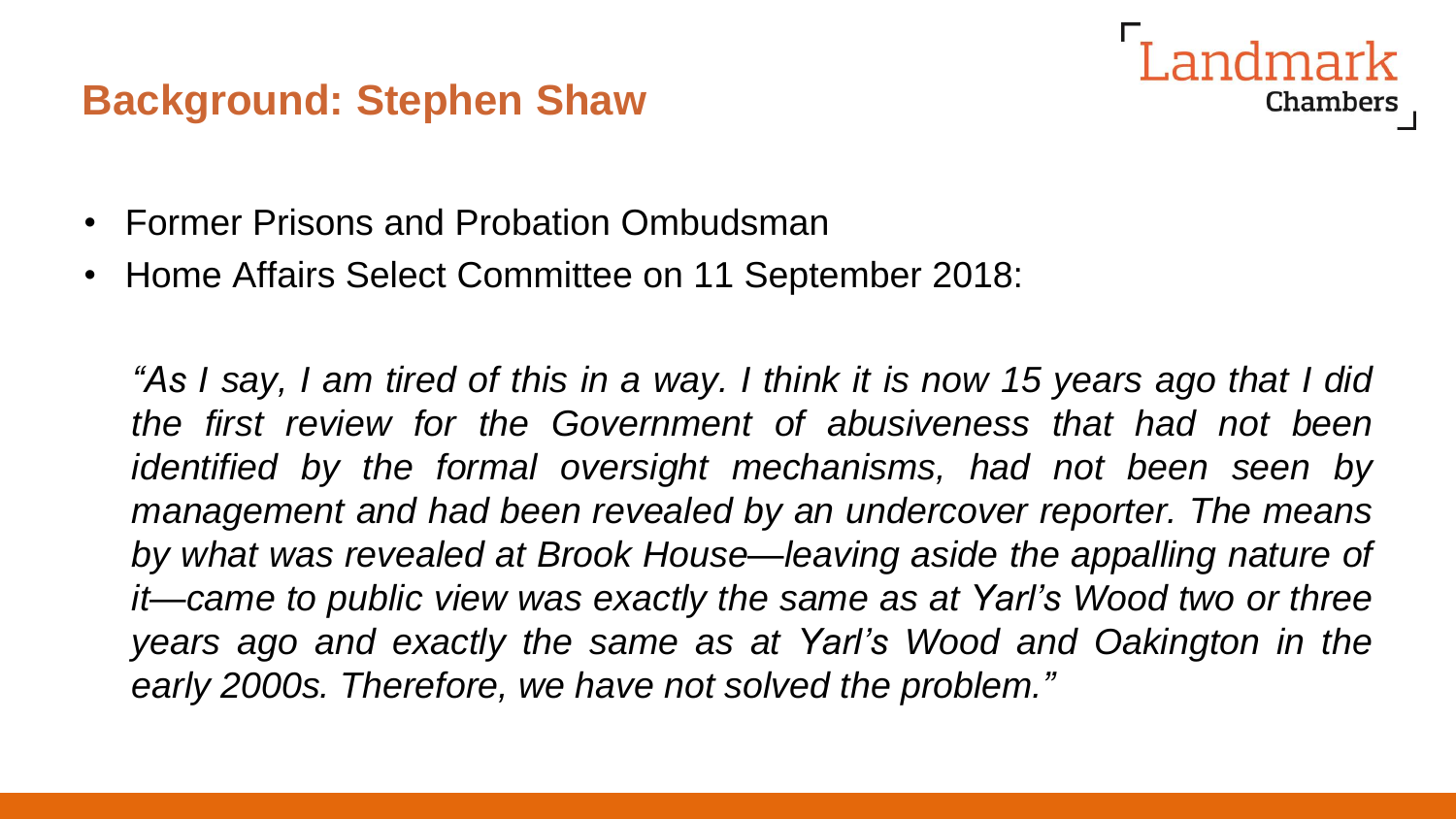## **Stephen Shaw's 2016 Review of the Welfare of Vulnerable Detainees in immigration detention**



Jeremy Johnson QC's Appendix- reviews cases of article 3 violations:

- "The nature and pattern of the findings "**tend to suggest that these cases may be symptomatic of underlying systemic failings** (as opposed to being wholly attributable to individual failings on the part of the clinicians or public servants who were involved in the particular cases).
- None of the findings was attributed to a failing in the legislative framework or policy. Nor was there any finding of a deliberate intention to cause harm.
- The findings focus upon a lack of healthcare assessment and treatment: "The nature and pattern of findings are such that they are more likely to be a **reflection of a systemic problem** (i.e. insufficient medical – particularly psychiatric – provision) rather than individual failings."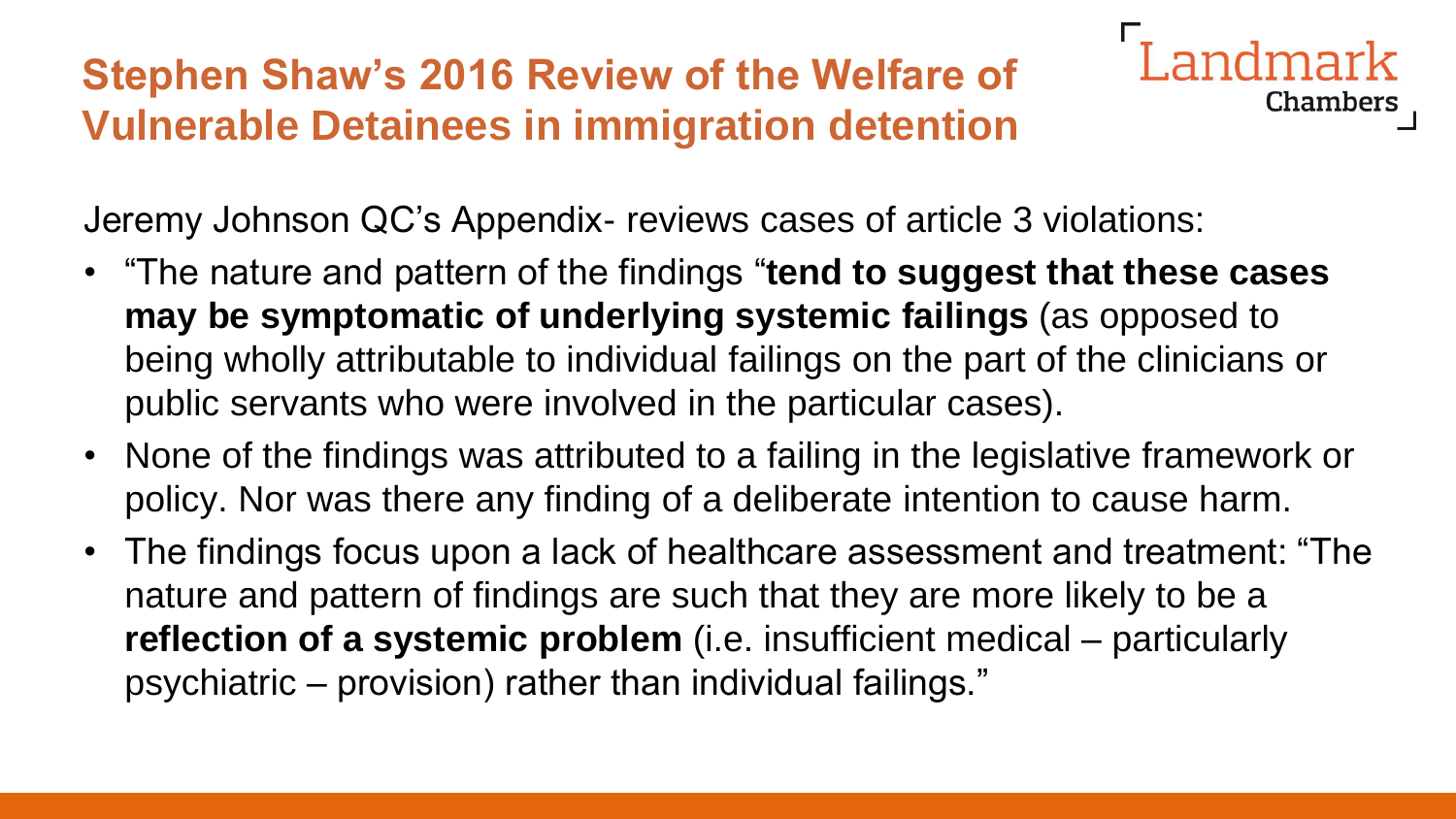## **Article 3 violations in detention of mentally ill**

Chambers

- *R (BA) v SSHD* [2011] EWHC 2748 (Admin)
- *R (S) v SSHD* [2011] EWHC 2120 (Admin)
- *R (HA) v SSHD* ([2012] EWHC 979 (Admin)
- *R (D) v SSHD* [2012] EWHC 2501 (Admin)

.

• *R (MD) v SSHD* ([2014] EWHC 2249 (Admin)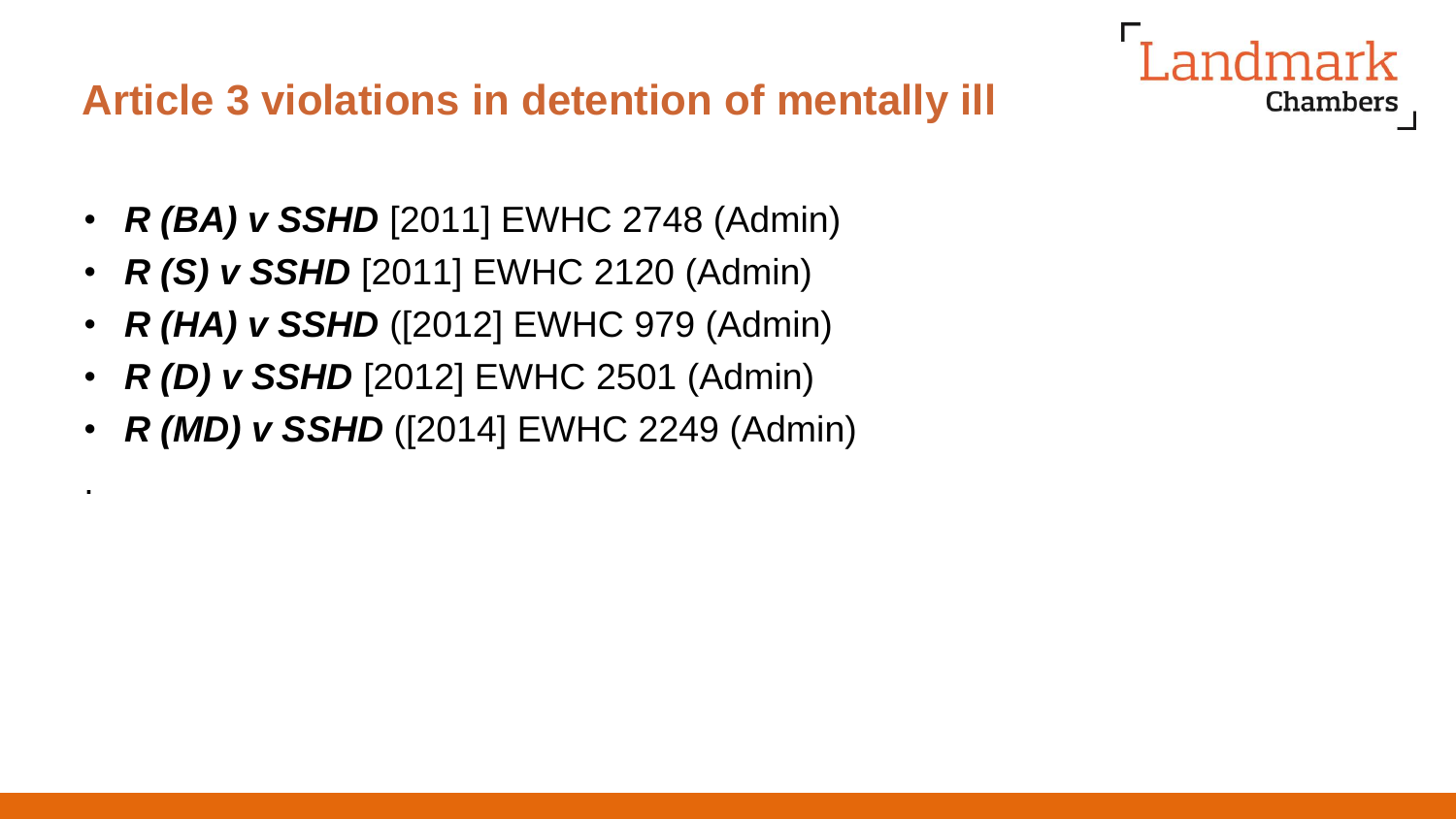## *Macpherson Report- February 1999*

• "Institutional racism" of the Metropolitan Police officially acknowledged for the first time;

- Found there to be a "collective failure of an organisation to provide an appropriate and professional service to people because of their colour, culture or ethnic origin".
- Concluded that every institution in the country had a duty to "examine their policies and the outcome of their policies and practices to guard against disadvantaging any section of their communities"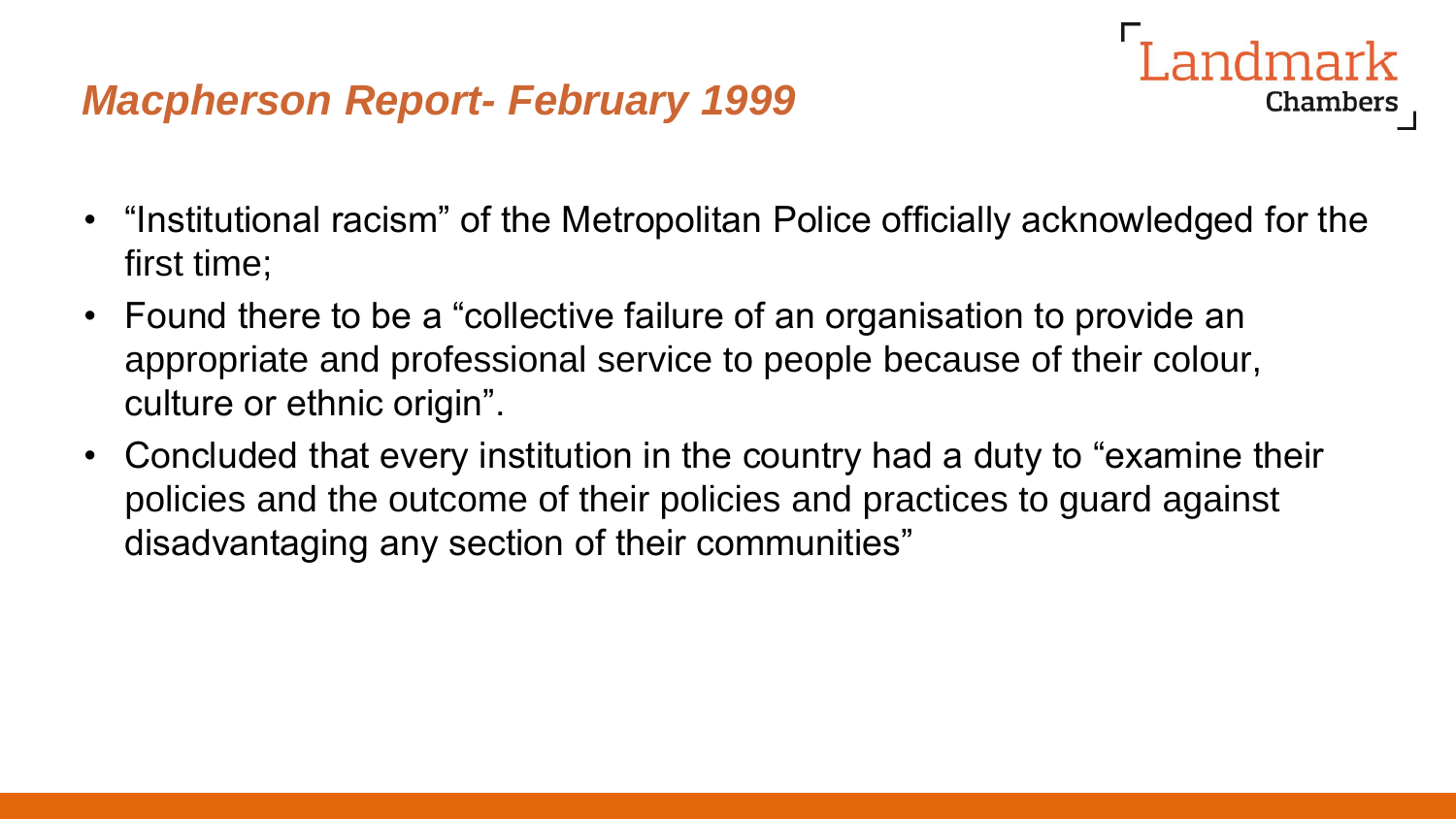

Sue McAllister the Prison and Probation Ombudsman –

In a letter to the High Court in May stated that

"all potential pressure, interest, or legal groups and anyone else involved in the immigration system"

would be invited to participate in a public forum as part of the inquiry.

- High Court judgment this week will determine whether that has to be a statutory public inquiry with powers to compel witnesses, to fund representation and hold hearings in public, or can remain an ad hoc inquiry as set up by the SSHD.